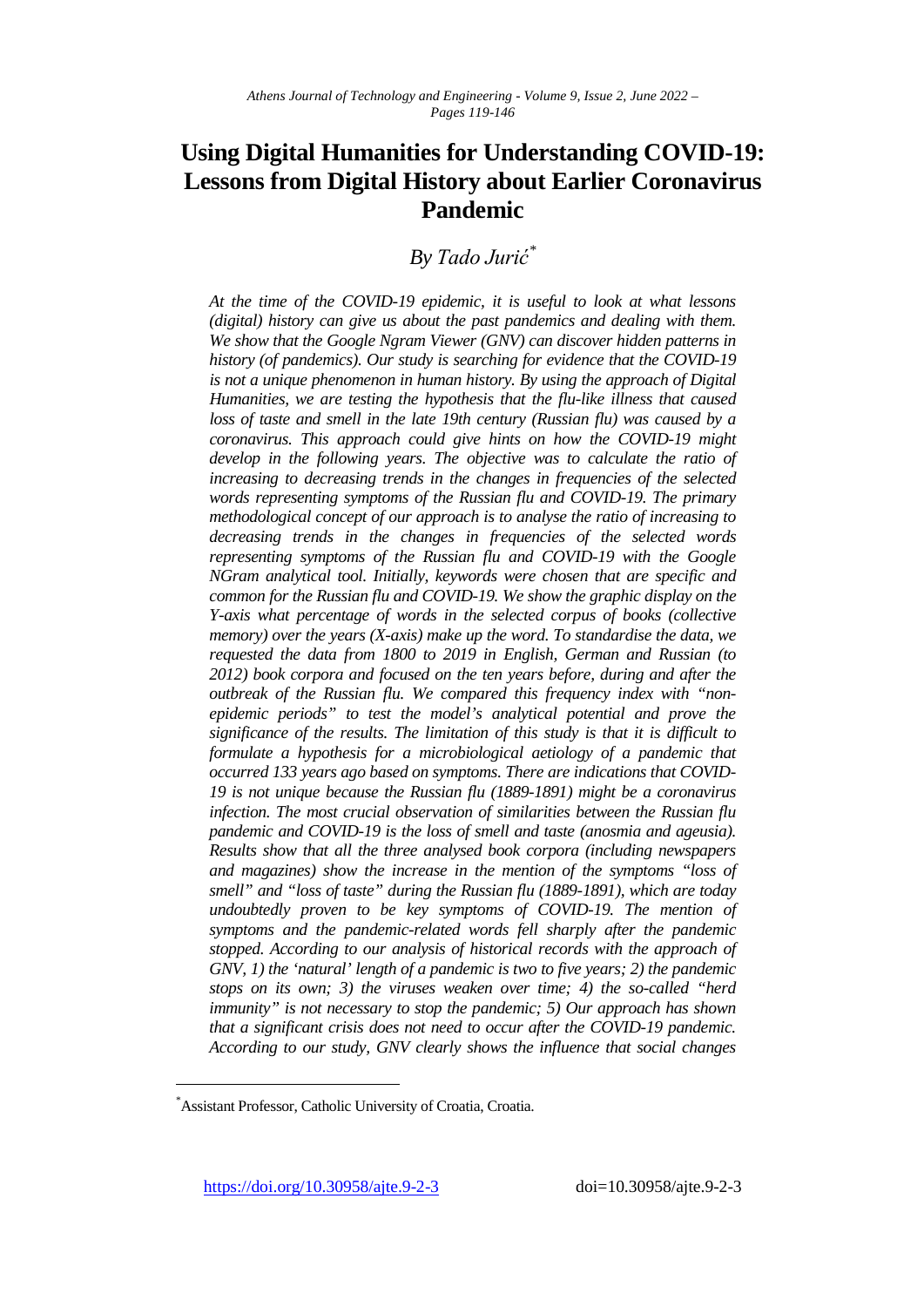*have on word frequency. The results of this study open a discussion on the usefulness of the Google Ngram insights possibilities into past socio-cultural development, i.e. epidemics and pandemics that can serve as lessons for today. However, this method has severe limitations and can be useful only under cautious handling and testing. Despite the numerous indications, we are aware that this thesis still cannot be confirmed and that it requires further historical and medical research.*

**Keywords:** *Google Ngram, big data, epidemic, COVID-19, Russian flu, digital Humanities*

## **Introduction[1](#page-1-0)**

j

An answer to the future development of the COVID-19 pandemic is of high importance for all societies and countries worldwide. By messages from the media and official reports, we know that they are unreliable and that epidemiological predictions are uncertain. Because medical evidence and epidemiological estimates cannot answer this question, looking at history's lessons can be helpful.

Studying past pandemics shows that elements relevant to the COVID-19 pandemic are repeated and that the measures that we undertake today are precisely the same as what they did in Spanish flu and partially in Russian flu – social distancing, wearing masks, quarantining, travel restrictions (King 2021). But just as individuals forget the past, so do societies (Halbwachs 1992). This paper shows that Digital Humanities approaches might be used to track historical epidemics and renew knowledge from the past.

According to Brüssow (2021) and Van Ranst (King 2021), the Russian flu might have been a coronavirus infection. Due to the limitations, it is impossible to have medical evidence for this thesis. Therefore, we set the hypothesis that the tools of Digital Humanities, especially Google Books Ngram Viewer (GNV), can help find the clinical data from the historical reports.

Our goal in this paper is to analyse the epidemiological literature on the development of the Russian flu pandemic (1889) for hints on how the COVID-19 might develop in the following years and compare the similarities. The historical record of past pandemics might thus provide us with the so-called "retrodictions" (Brüssow 2021) on possible future scenarios for the COVID-19 pandemic.

According to Van Ranst, the first coronavirus was transmitted from bovines to humans. According to this thesis, what we are experiencing today has already been experienced in the late 19th century (King 2021). To find evidence, we have analysed the indices by the clinical data from the historical reports from the Google corpus of digitised books that includes 15 million books (12% of all books ever published). We asked ourselves, especially if the COVID-19 pandemic is a unique

<span id="page-1-0"></span><sup>&</sup>lt;sup>1</sup>The study was released as a pre-print version on 6 February 2022 during the peak of the pandemic: Jurić T (2022) *Using digital humanities for understanding COVID-19: lessons from digital history about earlier coronavirus pandemic*. MedRxiv, https://www.medrxiv.org/content/10.1101/2022.02. 02.22270333v1.full-text. DOI: https://doi.org/10.1101/2022.02.02.22270333.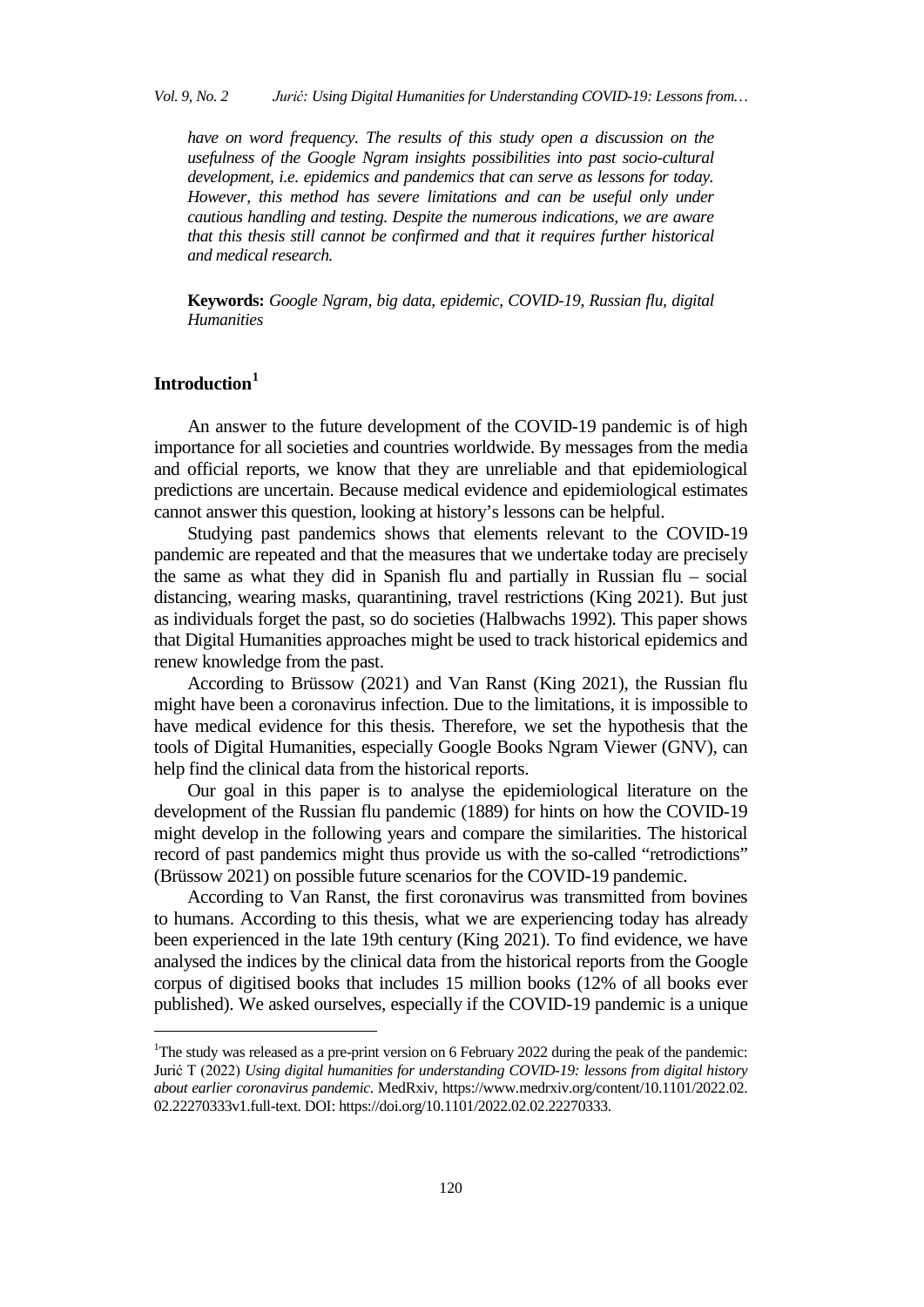occurrence in humanity, whether it will disappear or become endemic, and the future consequences.

According to our study, the GNV clearly shows the influence that social changes have on word frequency. The relationship between values fostered in a society and its language is close (Brüssow and Brüssow 2021). Our basic assumption is that when culture and language are linked, one should impact the other. Furthermore, it has been recently shown that during seasonal influenza epidemics, users of Google are more likely to engage in influenza-related searches and that this signature of influenza epidemics corresponds well with the results of CDC surveillance (Jurić 2021b). We, therefore, reasoned that the Big Data and Digital Humanities approaches might be used to track historical epidemics and give us answers to some questions that would otherwise remain unanswered.

#### **Big Data in Digital Humanities**

The expression "Big Data" has been spreading since 2011. The term is used in academia, industry and the media, but it is not even today precisely clear what it means. Is it an object of study, a method, a group of technologies or a discipline (Rojas Castro 2017)? The definitions combine two essential ideas: storing a large volume of data and analysing this data quantitatively and visually to find patterns, establish laws, and predict conduct (Ward and Barker 2013). The classic definition of "Big Data" is a formula - the three "Vs": Volume, Velocity (data that is constantly generated) and Variety (texts, images, sounds) (Ward and Barker 2013).

According to Oza, Digital Humanities is "a broad field of research and scholarly activity covering the use of digital methods by arts and humanities researchers and how the arts and humanities offer distinctive insights into the major social and cultural issues raised by the development of digital technologies" (Oza 2020). Work in this field is methodological and interdisciplinary in scope, involving multiple skills, disciplines, and areas of expertise with the investigation, analysis, synthesis and presentation of data electronically (Oza 2020). According to Burdick et al. (2012) "Digital Humanities is less a unified field than an array of convergent practices exploring a universe in which print is no longer the primary medium in which knowledge is produced and disseminated" (Burdick et al. 2012).

Big Data is widely used today in digital culture as a promising method for deriving new understanding from massive aggregations of information. The ability to collect a vast amount of data from text, images, and media and to analyse it using computerised algorithms creates endless opportunities in many areas (Ophir 2016). "Big data" methodologies bring new potential not just for medicine and business analytics but also for humanities research and social sciences. Latour believes that big data can resolve the gap between the micro and the macro in sociology, the unexplained relations between macro-social phenomena and the individuals taking part in that phenomena (Latour 2014).

In the humanities, one can only speak of Big Data in connection with the technologies associated with this phenomenon, such as data mining, stylometry or natural language processing (Rojas Castro 2017). It is crucial to differentiate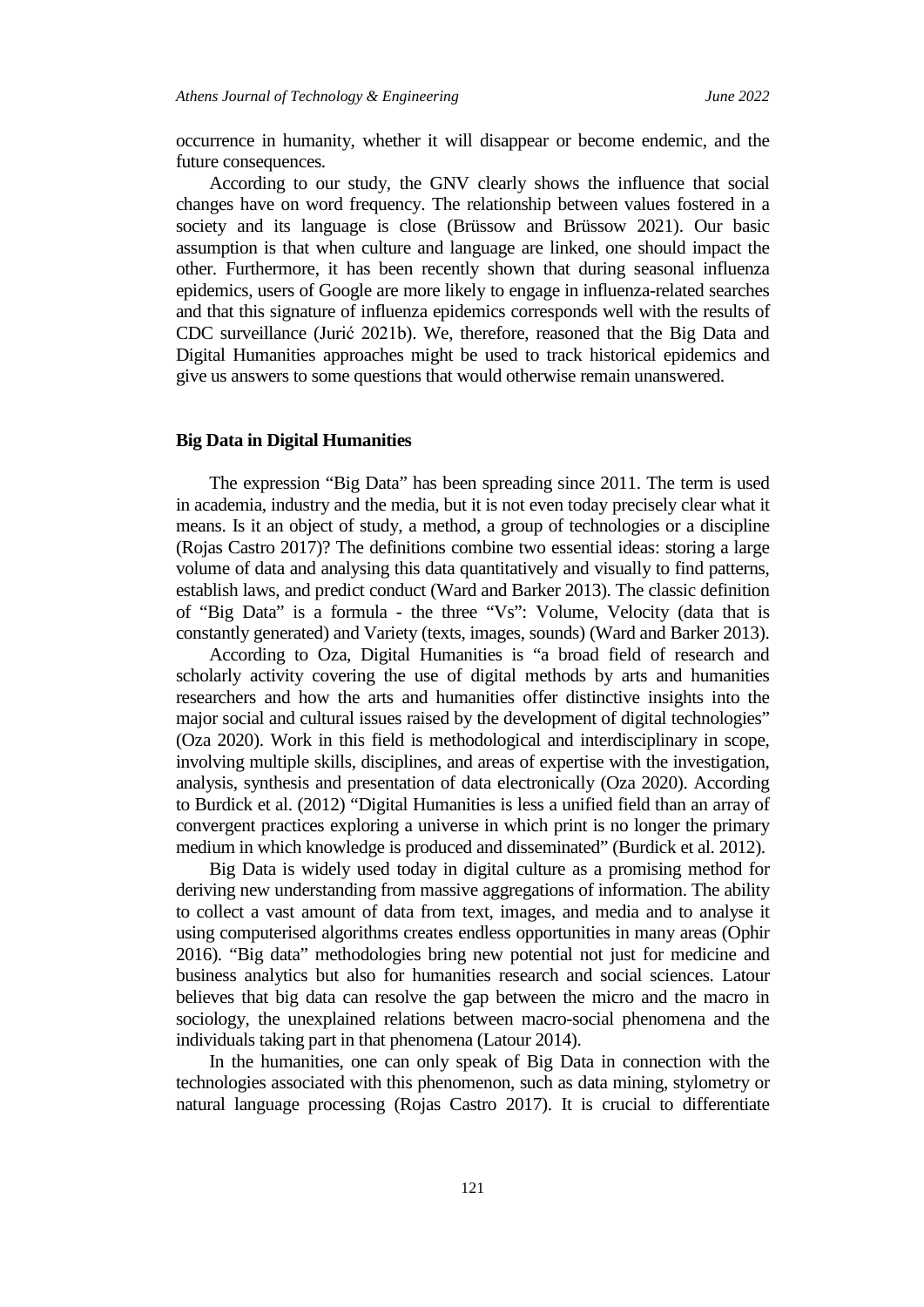between "data", "raw material", and "information". According to Castro, more than the finished product, what matters in the Digital Humanities is the creative process when a phenomenon is "modelled". The aim is to gain new knowledge and meanings by generating an external object that represents it (Rojas Castro 2017). Humanistic disciplines such as history, philosophy, and philology are characterised by a specific object of study and a method that seeks to understand particular, unusual and even unique cases through text commentary. According to Castro, Big Data in humanities will unquestionably affect certain clichés about the Humanities and their classic objects of study (Rojas Castro 2017). Although the tool may help develop specific theories concerning socio-cultural phenomena, many researchers claim that the data obtained with Google Books Ngram Viewer is not reliable enough to confirm these theories (Zięba 2018) (see Limitations).

## *Google NGram Viewer*

Reading small collections of carefully chosen works enables scholars to make robust inferences about trends in human thought. However, this approach rarely allows precise measurement of the underlying phenomena. According to Michel et al. (2011a), computational analysis of the digitalised corpus of books enables us to observe cultural trends and subject them to quantitative investigation. This new field, *Culturomics*, extends the boundaries of scientific inquiry to a wide array of new phenomena (Lieberson and Horwich 2008).

One of the tools that serve Digital Humanities is GNV.<sup>[2](#page-3-0)</sup> This tool has been created on top of Google Books, the largest digitised collection of books. GNV is creating a graphical representation of the frequency of occurrence of search terms over the years in a selected corpus of digitised books (Michel et al. 2011a). It contains a corpus of over 15 million digitised books and over 600 billion words in 2022. It is actually the world's largest archive - which is also available online and for free. Google states that its team, together with Cultural Observatory, Harvard University, Encyclopaedia Britannica and the American Heritage Dictionary, have digitised over 15% of all books that have ever been published from over 40 university libraries (such as the University of Michigan and the New York Public Library) and individual publishers.<sup>[3](#page-3-1)</sup> In 2004, Google began by scanning books (OCR). The first version in 2009 had six million books; in 2012, the second version incorporated eight million books (Lin et al. 2012), and the 2019 version had over 15 million books. Due to the wide scale of digitally archived texts, these corpora are not limited to specific genres. It includes all sorts of literature, ranging from academic publications to biographies and novels (Chumtong and Kaldewey 2017). The collection contains books dating back to as early as 1473 and texts in 478 languages (Michel et al. 2011b). Of the 15 million books scanned, the country of publication is known for 91.5%, authors for 92.1%, publication dates for 95.1%, and the language for 98.6%. The OCR quality is generally higher for the languages

<span id="page-3-1"></span><span id="page-3-0"></span><sup>&</sup>lt;sup>2</sup>Google NGram View: https://books.google.com/ngrams. 3 Ibid.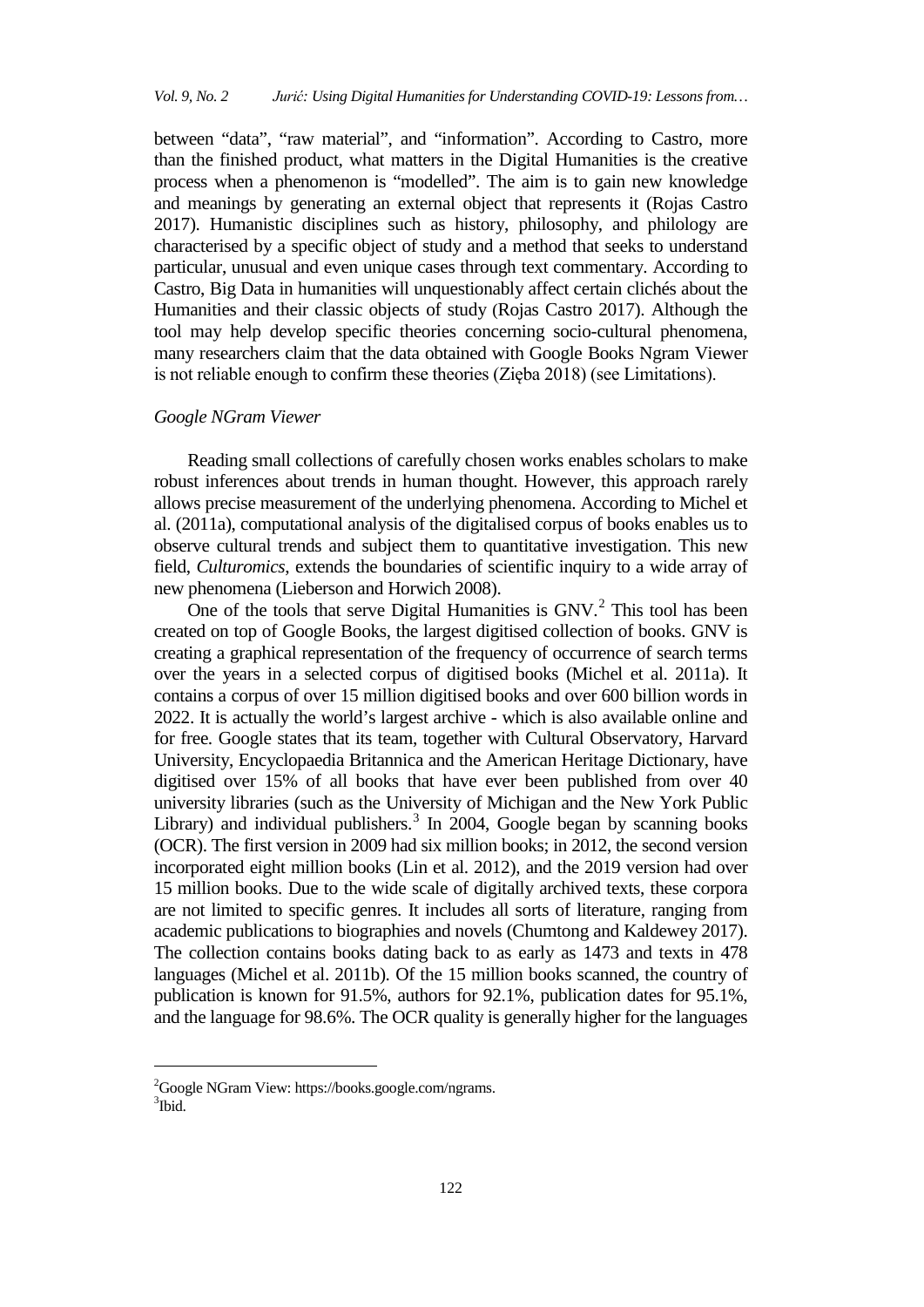that use a Latin alphabet (English, French, Spanish, and German), and more books are available (Michel et al. 2011b).

The new version of GNV from 2019 is characterised by improved optical character recognition (OCR) and better underlying library and publisher metadata (Younes and Reips 2019). Google estimates that over 98% of words are correctly digitised for modern English books (Michel et al. 2011a). The GNV does offer differentiation by language. Subcorpora exist for eight languages, with the English corpus being the biggest, containing more than 350 billion words. The corpus covers a period from 1500 until 2008. However, Michel et al. (2011b) point out that search inquiries between 1800 and 2000 will deliver the highest data density and quality. The problem is that smaller language communities are not included.

Compared to other big data sets, the GNV enables fast and easy access to this pool of information (Chumtong and Kaldewey 2017). Next to a regular search field for the term or phrase of interest, the online tool offers filtering options for the period, the language, the degree of smoothing that affects how the graphs of the search result are displayed, and a case insensitive option. It is also possible to search for more than one term or phrase for direct comparison (Chumtong and Kaldewey 2017). Next to avoid overwhelming the diagram in any given year, the graph will only show books with the term(s) if there are more than 40 occurrences. To deal with the problem presented by the increase in published books over time, the results are normalised by the number published each year (University of London n.d.).

Without a normalisation, it would be impossible to compare the frequency of a specific n-gram over time, as the number of books published in 1500 is not equal to the number of books published in  $2010<sup>4</sup>$  $2010<sup>4</sup>$  $2010<sup>4</sup>$ . The viewer, therefore, displays a percentage of the number of occurrences, where the percentage is calculated out of the total number of books published in a given year. Clicking on a point in the plotted graph shows the rate of occurrences for that year (Ophir 2016). The data generated by specific inquiries can then be exported as a list and processed with alternative software packages (for example, "R"), particularly with spreadsheet applications (Chumtong and Kaldewey 2017).

GNV can be used as a tool for discovering hidden patterns of conceptual trends, trends in knowledge, the relative importance of concepts etc. (Kratzer 2019). The main challenge for Digital Humanities will be to take patterns discovered by digital analysis and discern correlations to historical events, to explain patterns by historical forces, causes and relations(Ophir 2016).

#### *How to Use Google NGram Viewer in Digital Humanities*

The GNV calculates how often a certain n-gram appears in the selected corpus of a given year relative to the total number of n-grams (Michel et al. 2011a). In computational linguistics, an Ngram is a contiguous sequence of *n* items from a given sequence of text<sup>[5](#page-4-1)</sup>, and the items can be phonemes, syllables, letters or

## <span id="page-4-0"></span>4 Ibid.

<span id="page-4-1"></span><sup>5</sup> Google NGram View: https://books.google.com/ngrams.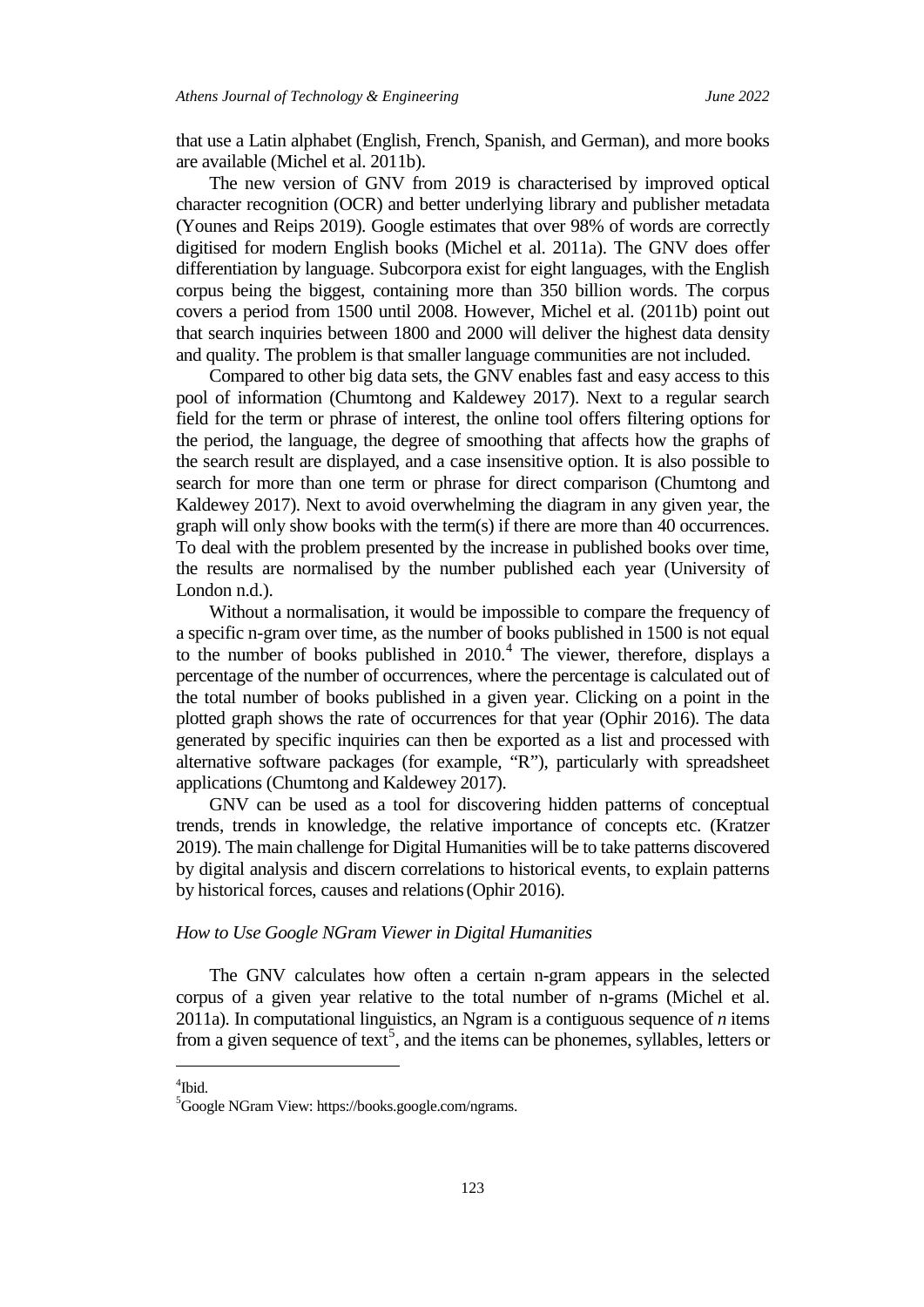words. The GNV database supports n-gram sequences of up to five elements (Ophir 2016). For example, "I" is a 1-gram and "I am" is a 2-grams - this means that if the researcher searches for one word (unigram), he will get the percentage of this word to all the other words found in the corpus of books for a specific year (Kratzer 2019). If the researcher entered more than one word or phrase, each one is represented by a colour-coded line to contrast with the other search terms. This is similar to Google Trends (see Jurić 2021a), except the search covers a longer period (Karch 2021).

The researcher can modify searches by time frame, degree of detail and corpus type, including several different languages as mentioned. As well as verbs and nouns, scholars can also search for adjectives, adverbs, pronouns, determiners, prepositions and more, using the tags listed on this helpful page of tips. Google estimates the accuracy of this tagging at 95% (Kratzer 2019).

A few features of the GNV may appeal to users who want to dig a little deeper into phrase usage: *wildcard search*, *inflexion search*, *case insensitive search*, *partof-speech tags* and *n-gram compositions* (Kratzer 2019). For comparisons of several n-grams, it is possible to combine or separate two expressions and divide or multiply expressions to compare n-grams of different frequencies or to isolate frequencies of one n-gram in relation to another. Adding a "+" operator between n-grams allows the researcher to combine multiple frequencies into one. Adding the operator "-" between n-grams allows the subtraction of frequencies from the right from the frequencies from the left and thus enables the measurement of frequency connectivity (Michel et al. 2011a).

Adding the "/" operator between n-grams allows isolating the movement of one frequency to another. Adding the operator "\*" between n-grams multiplies the frequency on the left by the frequency with the selected value, that is, by the given number. It allows a comparison of two distinctly different frequencies. Adding the ":" operator between n-grams uses the n-gram on the left and the corpus on the right, and compares n-grams in different corpora (Michel et al. 2011a).

Representation of words in multiple grammatical categories can be achieved by adding the code "\_INF" as a suffix to the word's root. Example: "book\_INF" generates the appearance of words such as "books", "booking", "booked" for viewing in a single graphical display.<sup>[6](#page-5-0)</sup> GNV offers the option to tag words in search, such as "\_NOUN\_" (noun), "\_VERB\_" (verb), "\_ADJ\_" (adjective), "\_ADV\_" (adverb). These labels can serve as part of a word or make up the word itself. By entering the operator "=>," it is possible to show the relationship between words and their connection in a sentence.

There is also a case-insensitive option - displaying words written in lowercase, uppercase only, or a combination of words. If smoothing factor "1" is selected as the smoothing level, it means that the data are shown for - for example, 1990 will be the average of the raw data for 1990 summed with one value on each side (previous and future years) and divided by the number year (data for  $1989 +$ data for 1990 + data for 1991) (Kardaš 2020). GNV does not make the search result available for further processing. Even though it is possible to download the

<span id="page-5-0"></span><sup>6</sup> Google NGram View: https://books.google.com/ngrams.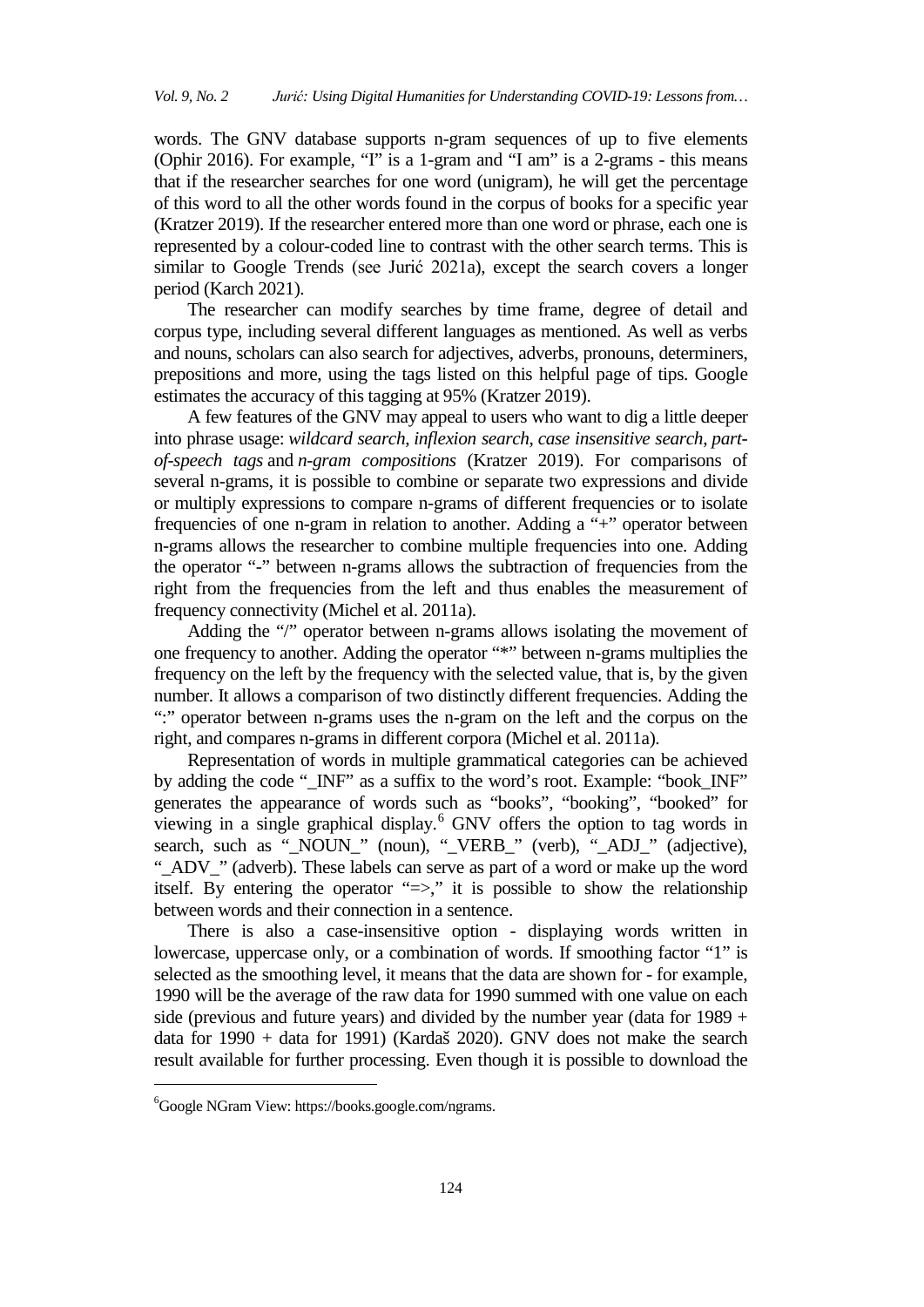raw data, this option only addresses extensive scale analyses that require technical resources and advanced know-how in computer science.<sup>[7](#page-6-0)</sup> However, there is a pragmatic way of extracting data from the HTML source code shown by Chumtong and Kaldewey (2018).

The primary method used by GNgram is text mining. It is a method for gathering structured information from unstructured text and discovering meaningful relationships (Berry 2012). Text mining has significant potential for academic application (Berry 2012) to 1) develop new hypotheses, 2) systematic reviewing of literature, and 3) testing of hypotheses. Documents can be mined to confirm or deny an existing hypothesis. In many cases, this might be the first opportunity to test an established belief about something (Berry 2012).

Text mining enables the identification of patterns and relationships within a large body of texts that would otherwise be extremely difficult or time-consuming to discover. Therefore, it is a method that can speed up research and allow us to pose new questions or test the old ones. One of the merits of this tool is that it enables the socio-cultural researcher to spend more time analysing data than on their collection, which is usually very time-consuming (Zięba 2018).

According to Zięba (2018), since the lexical changes are gradual and relatively stable, the fluctuations in word frequency are relevant, and their study will improve our comprehension of the social changes and their consequences (Zięba 2018). However, this method comes with severe limitations and can be useful only under the condition of cautious handling and testing. Otherwise, there is a high potential to gather garbled or false results due to badly formed questions being asked of data or the nature of the text(s) under study (Berry 2012). It is important to stress that no result from text mining should be taken at face value by historians. Results must be checked and confirmed, and this often involves manually delving into the text under study (see section Limitations and Methodology).

#### **Literature Review**

j

Since its introduction in 2010, GNV has been widely described and applied both in the social and natural sciences (Zięba 2018). Berry (2012) describes it as an example of "the way in which code and software become the conditions of possibility for human knowledge". Rutten et al. treat it as a tool to overcome a "chronological distance, or time lag, between books and their subject matter in studies of memory" (Rutten et al. 2013). Michalski et al. (2012) suggest the GNV could be used "as a fast prototyping method for examining time-based properties over a rich sample of literary prose".

Linguists used it to investigate biomedical domain literature in respect of terminology changes. In social studies, it was used to prove that moral ideals and virtues decreased significantly in the American public conversation, to analyse the concepts of happiness across time and cultures, to trace the roots of industrial

<span id="page-6-0"></span><sup>&</sup>lt;sup>7</sup>Google Apis: http://storage.googleapis.com/books/ngrams/books/datasetsv2.html. [Accessed 23 December 2021]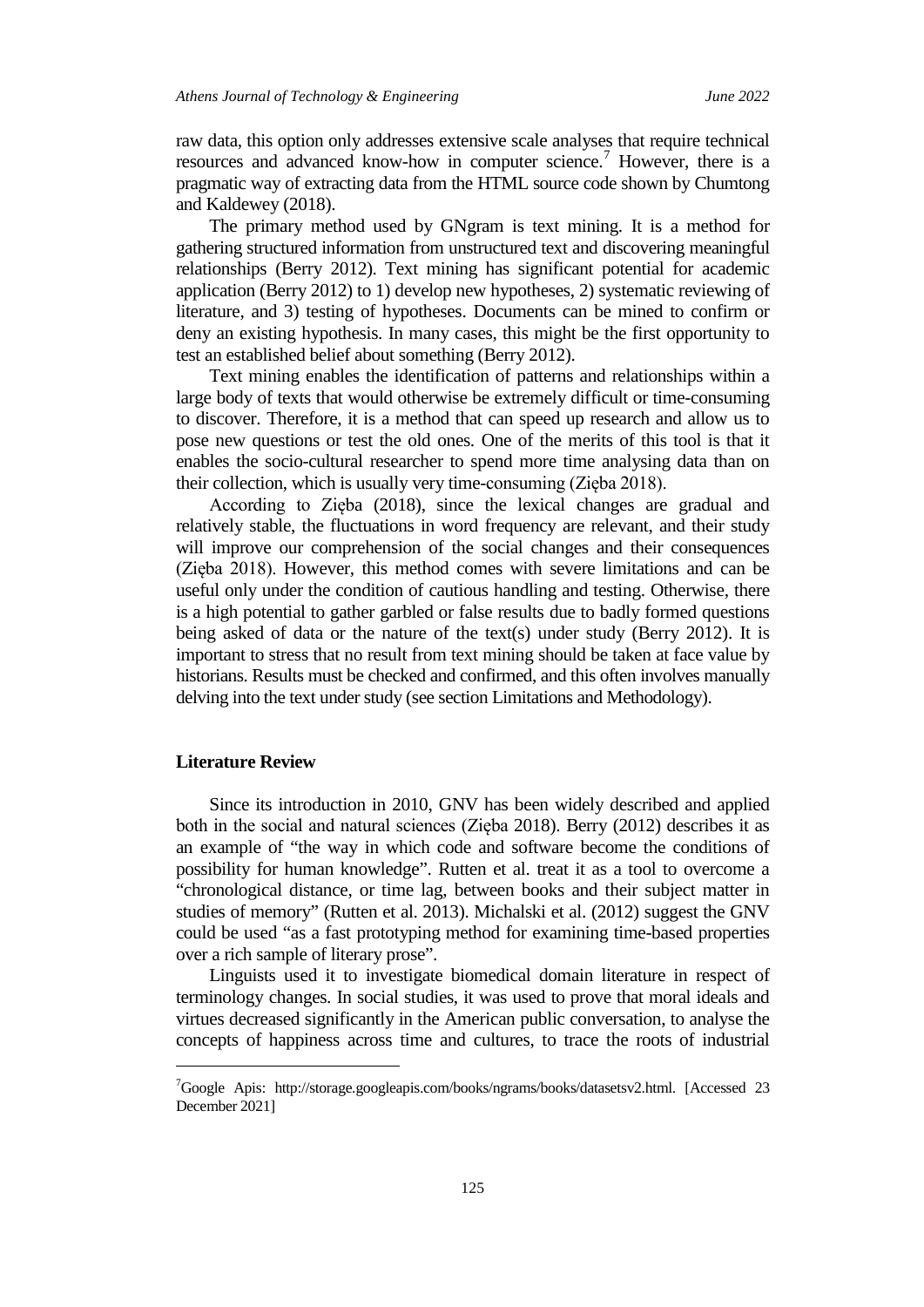ecology education to the 1960s and 1970s, to study the relations of science and capitalism, to trace the history of marketing and to introduce the concept of information overload (Zięba 2018).

As already mentioned, Michel et al. (2011a) showed that the corpus enables investigators to study cultural trends quantitatively. The authors inquire into collective memory, compare the rise and fall of fame of the most well-known people, and uncover censorship in Nazi Germany. Michel et al. showed that this approach could provide insights into fields as diverse as lexicography, the evolution of grammar, collective memory, the adoption of technology, the pursuit of fame, censorship, and historical epidemiology. The authors examined timelines for four diseases: influenza, cholera, HIV and poliomyelitis. In the case of flu, peaks in cultural interest showed excellent correspondence with known historical epidemics (the Russian flu of 1890, the Spanish flu of 1918 and the Asian flu of 1957) (Michel et al. 2011b).

Newberry et al. (2017) use Google Ngram Viewer to analyse changes in the English language from the 12th to the 21st century. Greenfield (2013) tested with GNV her theory on the influence of individualism on the individual's values, behaviour, and psychology.

Acerbi et al. (2013) explored the presentation of emotions in books through the twentieth century using GNV. The authors conclude that stressful and violent historical events leave traces in the expression of emotions in books, so it is possible to detect "happy" and "sad" periods of history, depending on the representation and use of words for certain emotions through books (Acerbi et al. 2013). Overall, GNV has allowed scholars to shed further light on various topics such as gender differences (Twenge et al. 2012), emotions (Mohammad 2012), personality (Roivainen 2015), cognition (Virues-Ortega and Pear 2015), psychotherapy (Rossi at al. 2013), moral values (Mooijman et al. 2018), education (Roivainen 2014), nature (Kesebir and Kesebir 2017) and the development of individualism and collectivism (Grossmann and Varnum 2015).

## *Epidemics through History*

j

Epidemics and pandemics have always been a part of human life. Since the existence of man, there have been infectious diseases. According to Harari (2014), infectious diseases start when a person begins living sedentary; stops collecting and hunting. The First Agrarian Revolution cost man various diseases and contagions. The man no longer moved; he began to breed, keep animals and live in one place, which became an excellent prerequisite for developing diseases (Harari 2014). The spread of trade and the interaction of a growing number of people has led to epidemics, and in those times, it was not even known what humanity was facing. As humanity became more civilised, with the emergence of larger cities and population growth, exotic trade routes, and increased contact with different people, animals and ecosystems, the emergence of pandemics became greater.<sup>[8](#page-7-0)</sup>

<span id="page-7-0"></span> ${}^{8}$ Lider.hr: Lider.hr: https://lider.media/poslovna-scena/svijet/infografika-sve-pandemije-kroz-povijest-130 435. [Accessed 23 October 2021]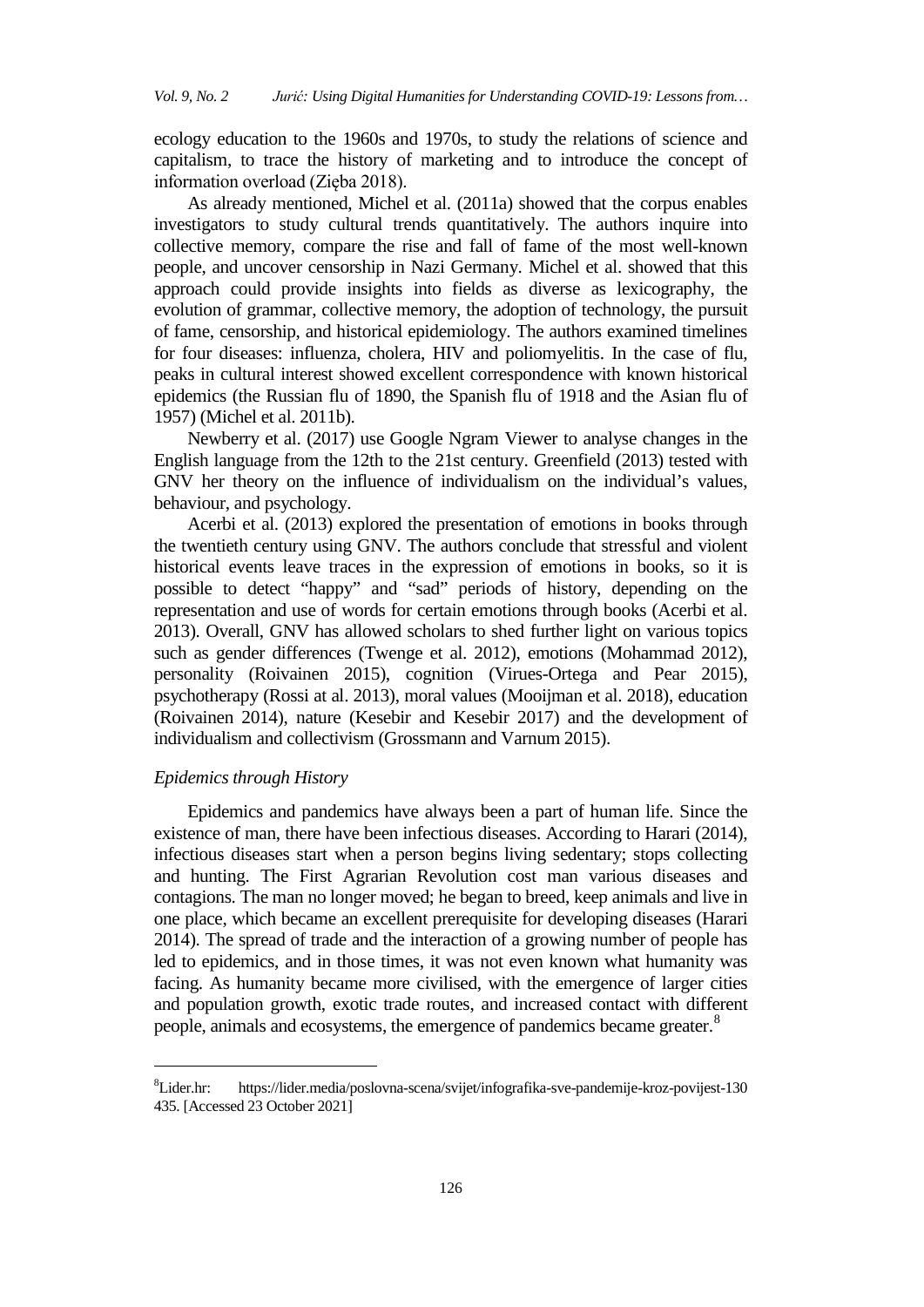The infographic below (Figure 1) outlines some of the deadliest pandemics in human history, from the Antonine Plague that struck the Roman Empire from 165 to 180 to today's current events and coronaviruses.



**Figure 1.** *Timeline of Historical Pandemics*

*Source:* Visual capitalist, CDC, WHO, BBC, Encyclopedia Britannica (https://lider.media/poslov na-scena/svijet/infografika-sve-pandemije-kroz-povijest-130435), edited by author

By the end of the 16th century, influenza was likely beginning to become understood as a specific, recognisable disease with epidemic and endemic forms. Since pandemic 1781–1782, starting in China, influenza became associated with sudden outbreaks of febrile illness (Potter 2001). Around the world, during the pandemics of 1889 (Russian flu) and 1918/1919 (Spanish flu), between 50 and 100 million people are estimated to have died (Spinney 2018; see: Kucharski 2020). A direct comparison between the pre-pandemic and the coronavirus cannot be made. The world at the time did not know what made people die, and viruses as the cause of the disease were discovered only in 1933. But these pandemics still have something in common: they have thrown humanity into a deep crisis. That is why we wonder if the experiences from historical records about pandemics can help us prepare for the actual pandemic and the time after the pandemic.

The problem also arises in differentiation between Flu and COVID-19. Flu and COVID-19 are contagious respiratory illnesses, but different viruses cause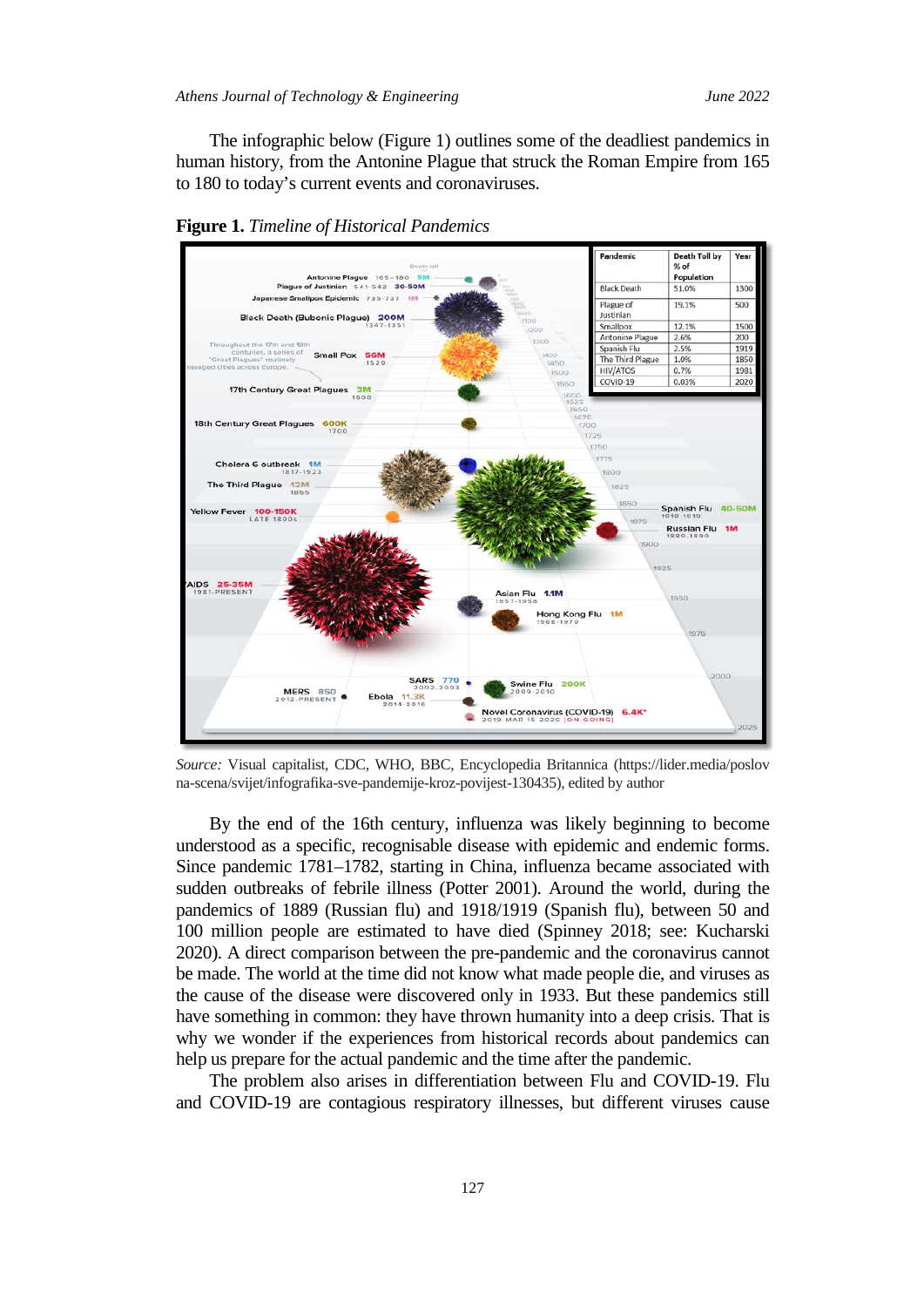them. COVID-19 is caused by infection with a coronavirus first identified in 2019, and flu is caused by infection with influenza viruses (CDC n.d.). Similarities are that both COVID-19 and flu can have varying signs and symptoms, ranging from no symptoms (asymptomatic) to severe symptoms. Common symptoms that COVID-19 and flu share include: fever or feeling feverish/having chills; cough; shortness of breath or difficulty breathing; fatigue (tiredness); sore throat; runny or stuffy nose; muscle pain or body aches; headache; vomiting and diarrhoea (CDC n.d.).

## *Russian Flu - An Earlier Coronavirus Pandemic?*

According to Van Ranst, a flu-like illness that caused loss of taste and smell in the late 19th century was probably caused by a coronavirus that still causes the "common cold" in people today (King 2021). Van Ranst states that the COVID-19 virus will follow a similar pattern and become a continuously circulating, or "endemic" virus, joining four other human coronaviruses that infect people with common cold symptoms. "The virus OC43 is still around. It is now responsible for common colds (…). And probably in some elderly people, it can lead to severe illnesses (…). COVID-19 is now the most intensely studied virus ever. These other viruses received far less attention" (King 2021).

Vijgen et al. (2005) showed that at the same time, historical records showed a highly infectious respiratory disease with a high mortality rate affecting cattle herds around the world (see: Crookshank 1897). Today, the same similar disease is known as contagious bovine pleuropneumonia (Vijgen et al. 2005). In the XIX century, the clinical symptoms of CBPP would have been difficult to distinguish from those of BCoV pneumonia. Most industrialised countries mounted massive culling operations between 1870 and 1890 and were able to eradicate the disease by the beginning of the XX century (Storz et al. 1996). According to Vijgen et al. (2005), during the slaughtering of CBPP-affected herds, there was ample opportunity for the culling personnel to come into contact with bovine respiratory secretions. Around the period in which the BCoV interspecies transmission would probably have taken place, a human epidemic ascribed to influenza was spreading worldwide.

The 1889-1890 pandemic probably originated in Central Asia and was characterised by malaise, fever, and pronounced central nervous system symptoms (Vijgen et al. 2005). Indisputable evidence that an influenza virus was the causative agent of this epidemic was never obtained due to the lack of tissue samples from that period (Vijgen et al. 2005). However, post epidemic analysis in 1957 of the influenza antibody pattern in sera of 50 to 100 years old indicated that H2N2 influenza antibodies might have originated from the 1889-1890 pandemic (Mulder and Masurel 1958). According to Vijgen et al. (2005), dating the most recent common ancestor of BCoV and HCoV-OC43 to around 1890 is one argument. Another argument is that central nervous system symptoms were more pronounced during the 1889-1890 epidemic than in other influenza outbreaks (Anonymous 1958). It has been shown that HCoV-OC43 can be neuroinvasive (Arbour et al. 2000).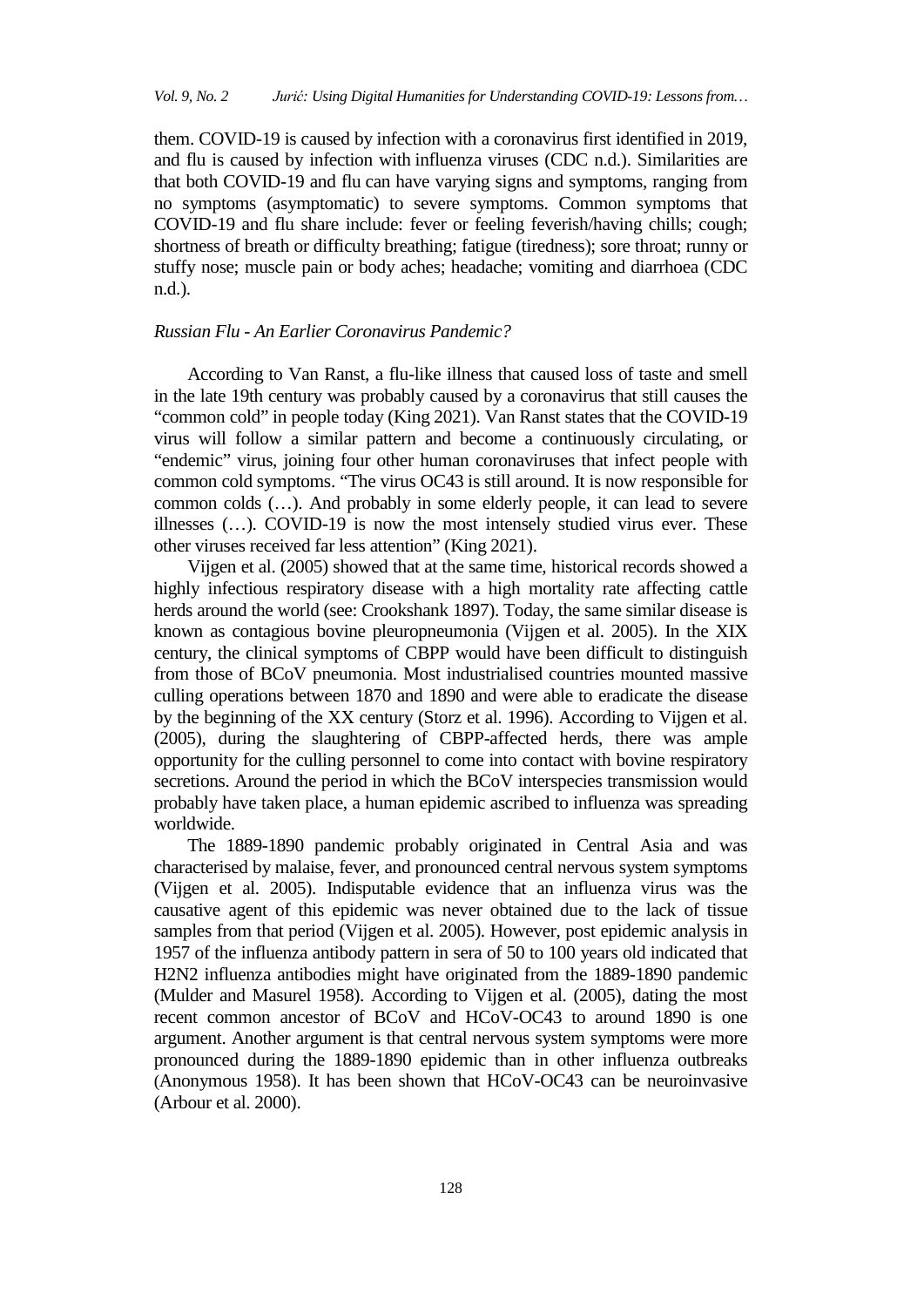The work of Brüssow and Brüssow (2021) reported that medical reports from Britain and Germany on patients suffering from the Russian flu share several characteristics with COVID-19. Most notable are multisystem affections comprising respiratory, gastrointestinal and neurological symptoms, including loss of taste and smell perception. In COVID-19 and unlike in influenza, mortality was seen in elderly subjects, while children were only weakly affected (Brüssow and Brüssow 2021).

The Russian flu pandemic claimed the lives of an estimated 1 million humans from a world population of 1.5 billion people and represented thus one of the great epidemics of the 19th century (Valleron et al. 2010). The pandemic spread was extremely rapid, with a starting point at St Petersburg in December 1889 (Valleron et al. 2010id). The UK and Scottish cities were hit only six weeks later. The mean basic reproduction rate was 2.15, and the highest reproduction rates were observed at Stuttgart, St Petersburg, and Amsterdam (Valleron et al. 2010).

The Russian flu was described as influenza because viruses were still unknown at the time. Since the oldest influenza viruses were isolated and kept as laboratory stocks only since the 1930s, direct evidence for linking influenza viruses with the Russian flu is lacking (Brüssow and Brüssow 2021). In contrast, direct virological proof for the attribution of the Spanish flu from 1918 to 1919 to an influenza virus has been achieved by finding pathological samples and corpses of pandemic victims buried in permafrost soils, followed by reviving this pandemic influenza virus in the laboratory (Brüssow and Brüssow 2021).

To address the question of whether the clinical symptoms reported for the Russian flu patients better fit "an influenza virus infection or a trans-species infection h a bovine coronavirus or another infectious agent," Brüssow and Brüssow (2021) used two comprehensive contemporary reports on the Russian flu pandemic from Britain and Germany. According to Parsons (1890), Brüssow and Brüssow (2021) concluded that many observations described in the Parsons report resemble more characteristics of COVID-19 than those of influenza. Notable are light affection in adolescents and age as a risk factor for mortality: "Influenza was a disease especially fatal to elderly persons" (Parsons 1890). "Pulmonary inflammation was the most frequent cause of death and affected the very old and the previously diseased" (Parsons 1890).

Kousoulis and Tsoucalas (2021) also concluded that some characteristics of the 1889 pandemic resemble more coronavirus affection than classical influenza. Further insight is provided by an Encyclopaedia Britannica entry on "Influenza" published in 1911 (Encyclopædia Britannica 1911). According to Encyclopaedia Britannica from 1911, "influenza melancholia is twice as frequent as all other forms of insanity put together. Other common after-effects are weakness or "loss of the special senses, particularly taste and smell" (The German "Verein für Innere Medizin") Report issued in 18[9](#page-10-0)2 at Berlin<sup>9</sup> also lists loss of smell and taste.

According to Van Ranst, "incidences like COVID-19 happened all the time, but we did not notice them" - medicine detects viruses more frequently (King 2021). "If some of these outbreaks, like SARS in 2003, happened one hundred

<span id="page-10-0"></span><sup>9</sup> Leyden and Guttmann, 1892: https://collections.nlm.nih.gov/catalog/ nlm:nlmuid-64820270R-bk.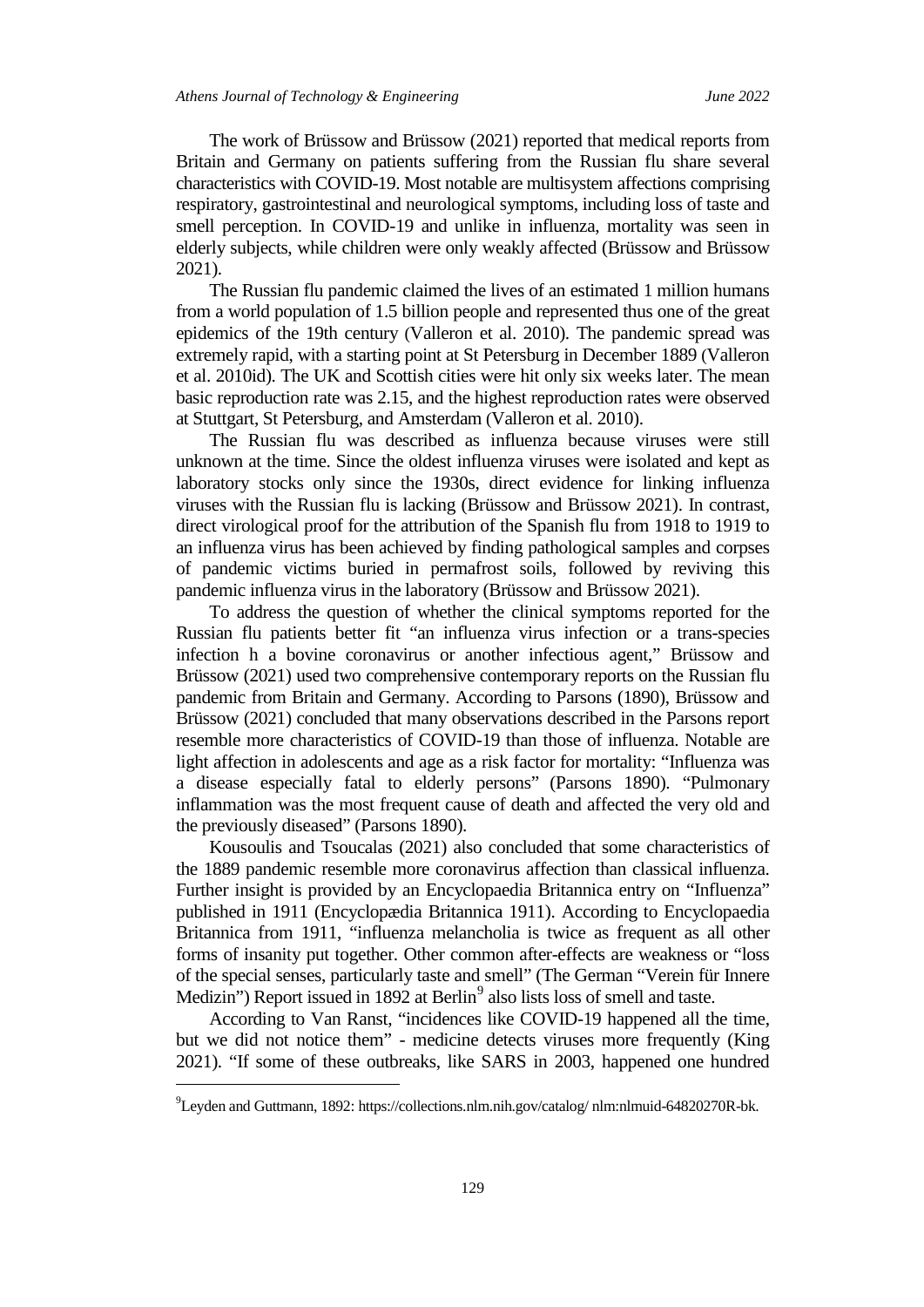years ago, then it would not have been noticed, and it would be a local outbreak" (King 2021). In the context of the current pandemic, it is surprising that the COVID-19 virus was sequenced so quickly, especially when considering that one of the most common cold viruses, OC43, had not even been sequenced until 2003 by Mark Van Ranst et al.(King 2021).

It is, of course, difficult to formulate a hypothesis for a microbiological aetiology of a pandemic that occurred 133 years ago, at an epoch when viruses were still unknown. But differentiating an influenza virus infection from a COVID-19 patient purely on the clinical ground is a problematic task for a physician today (Brüssow and Brüssow 2021) because the symptoms overlap. As we have already stated, the most important observations of the loss of smell and taste (anosmia and ageusia) were made during the Russian flu pandemic and with COVID-19. Since anosmia and ageusia are now used as relatively reliable clinical diagnostic markers for COVID-19 (Bénézit et al. 2020), one is tempted to attribute this specific symptom seen in the Russian flu pandemic patients more to a coronavirus than to an influenza virus infection.

According to a thesis from Van Ranst (King 2021) and a reformulated hypothesis by Telenti et al. (2021), the world faced 1890 a coronavirus pandemic. Due to the mentioned limitations, it is impossible to have medical evidence. Therefore, we have looked for evidence in history using the method of Digital Humanities and GNV below.

### **Methods**

In our work, we have used the new updated English corpora (2019) to exploit the advantages of improved OCR and better underlying library and publisher metadata. We chose to work on an English (both British and American) corpus, as it is the most extensive database available so far. We have also used both the German (2019) and Russian corpora (2012) for comparison and verification of results.

Our approach is based on analysing the so-called pandemic-related words during history. The objective was to calculate the ratio of increasing to decreasing trends in the changes in frequencies of the words representing the Russian flu symptoms and compare similarities between the development of the Russian flu and COVID-19. If the desired term or set of words is entered in the search engine, for example, the word "epidemic", the graphic display on the Y-axis shows what percentage of words in the selected corpus over the years (X-axis) make up the word.

It is important to emphasise that the smoothing factor "3" we use in the paper shows the average for each year, considering the three previous and three upcoming years. The validity of the data obtained is guaranteed by normalising the data with the number of published books each year (Michel et al. 2011a). As previously mentioned, GNV provides five operators that the researcher can use to combine n-grams: " $+, \neg, \neg, \neg, \neg$ " With the "wild card", a searcher can ask for information that is not pre-defined by other search keywords. That can lead to an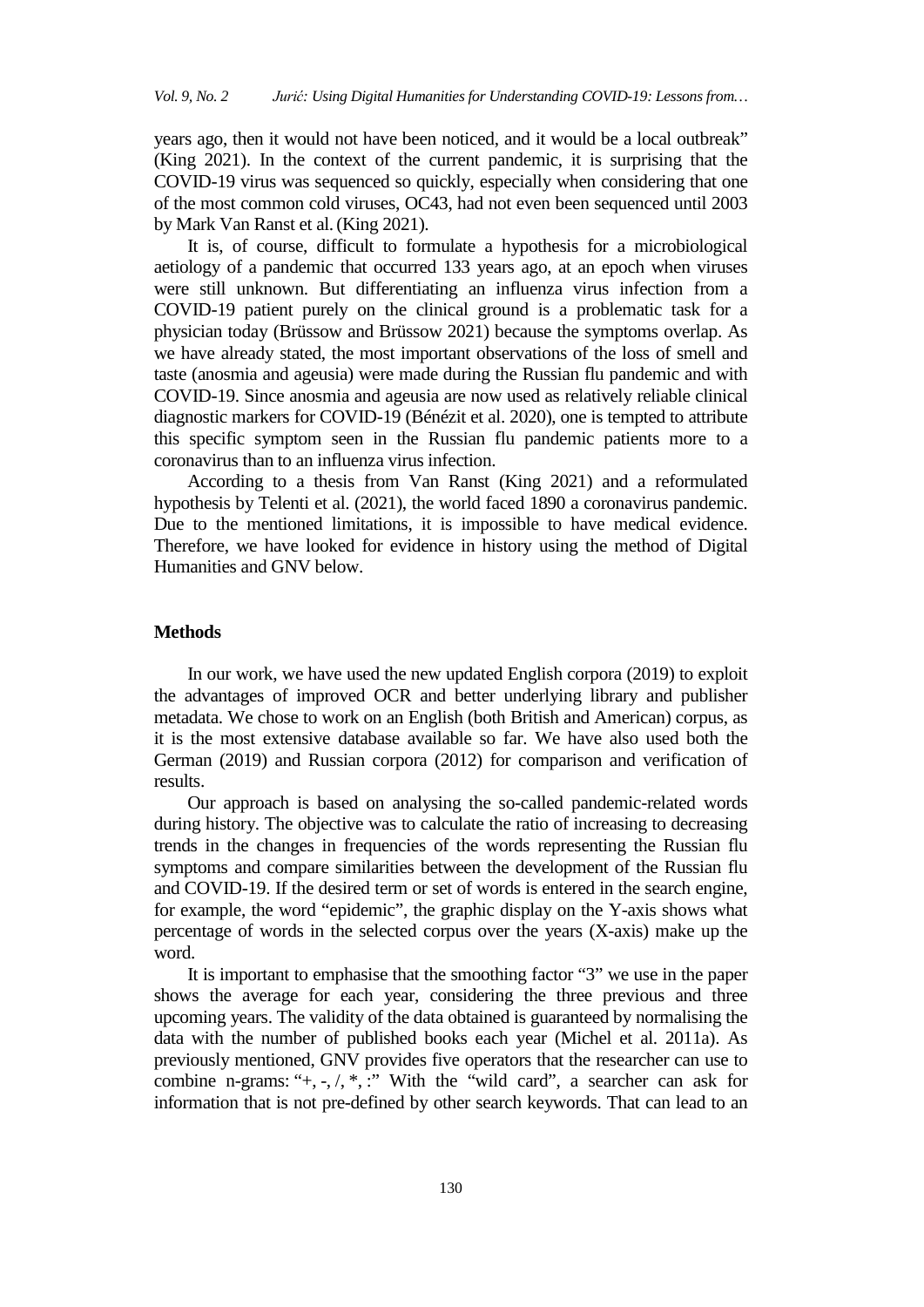exploration of hidden patterns (Ophir 2016). The wild card can be applied to the next adjacent word and different patterns. When the researcher puts a "\*" in place of a word, the Ngram Viewer display the top ten substitutions. For instance, to find the most popular words following "University of", the researcher should search for "University of  $\ast$ "<sup>[10](#page-12-0)</sup> For our study, this operator is helpful because it shows that the term "loss of smell" is most often mentioned in combination with the term "loss of taste". In addition, we see that both terms are used frequently during the Russian flu.

#### **Results and Discussion**

In the section Literature review, we have listed some of the sources we discovered using GNV to confirm the thesis that the Russian flu was a coronavirus infection, i.e., that COVID-19 is not a unique phenomenon. In the following, we show how to use NGram concerning pandemics throughout history and lessons for today. The first example (Figure 2) relates to the above symptoms that GNV correctly records, which is the first evidence of the reliability of this approach.

Figure 2 shows the increase in the mention of symptoms "pneumonia; weakness; loss of appetite; headache; bronchitis; febrile temperature; depression and muscular pain" in the English book corpora at the time of the outbreak of the Russian flu (1889-1891). We chose the years 1880, 1890, 1900 and 1910 to show the frequencies of mentioning symptoms in the period before the outbreak of the Russian flu and in the period after. Figure 2 indicates that NGram is a reliable tool for monitoring social trends in the past.





<span id="page-12-0"></span><sup>&</sup>lt;sup>10</sup>Google NGram View: https://books.google.com/ngrams.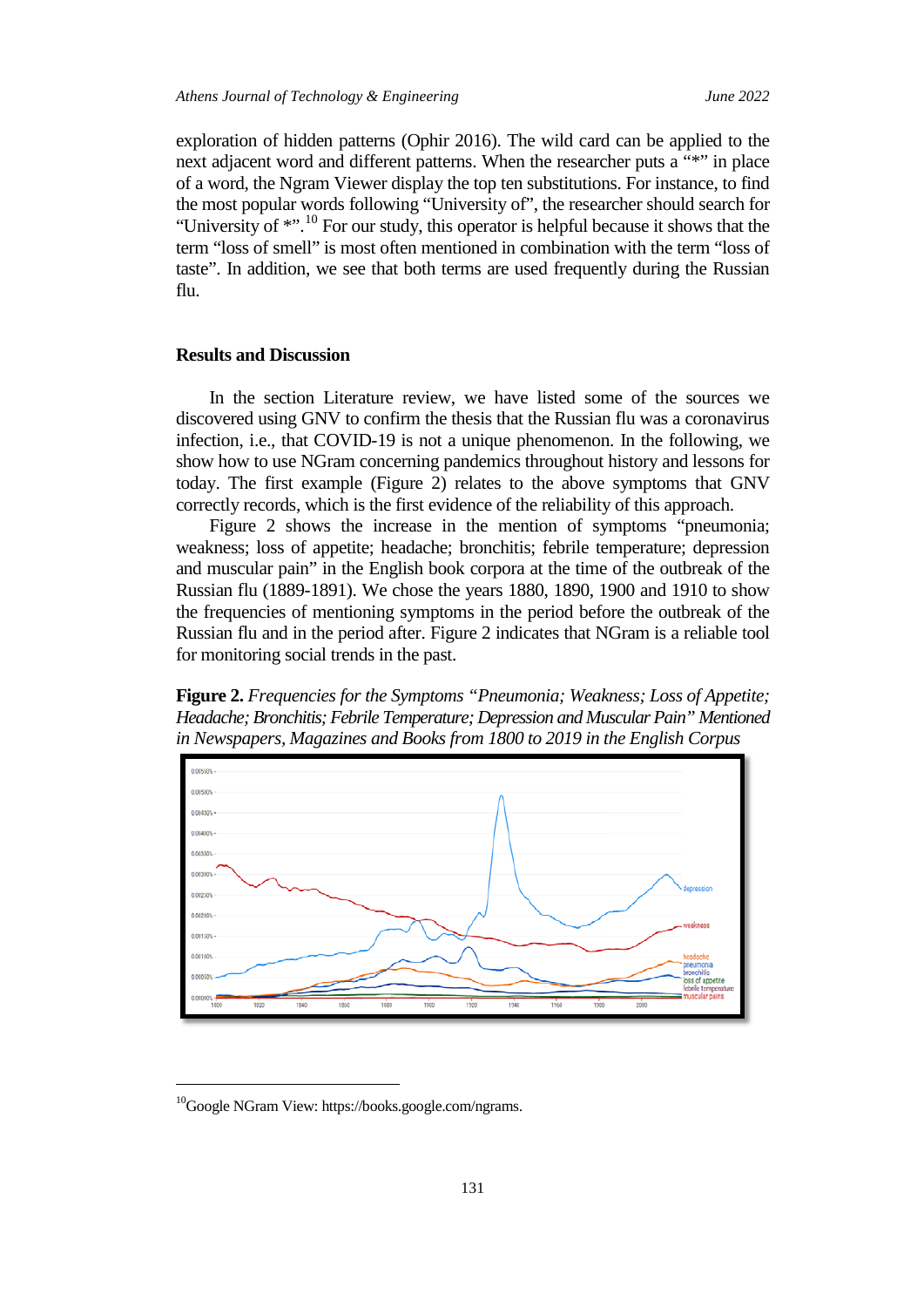| 1880                |               |
|---------------------|---------------|
| pneumonia           | 0.0006702667% |
| weakness            | 0.0020688213% |
| loss of appetite    | 0.0000884414% |
| headache            | 0.0006833671% |
| bronchitis          | 0.0003105028% |
| febrile temperature | 0.0000030374% |
| depression          | 0.0016435527% |
| muscular pains      | 0.0000065477% |
|                     |               |
|                     |               |
| 1900                |               |
| pneumonia           | 0.0009507938% |
| weakness            | 0.0018963951% |
| loss of appetite    | 0.0000644783% |
| headache            | 0.0006304106% |
| <b>bronchitis</b>   | 0.0002929753% |
| febrile temperature | 0.0000024288% |
| depression          | 0.0014456849% |

*Source:* author's creation based on Google Ngram [\(http://books.google.com/ngrams\)](http://books.google.com/ngrams)

**Figure 3.** *Frequencies for the Words "Anosmia" and "Ageusia" from 1800 to 2019 in the English Corpus*



Figure 3 shows the rapid increase in the mention of the term "anosmia" (loss of smell) and "ageusia" (loss of taste) in English book corpora at the time of the outbreak of the Russian flu and immediately after it (1889-1891).

**Figure 4.** *Frequencies for the Words "Loss of Smell" and "Loss of Taste" from 1700 to 2019 in the English Corpus*

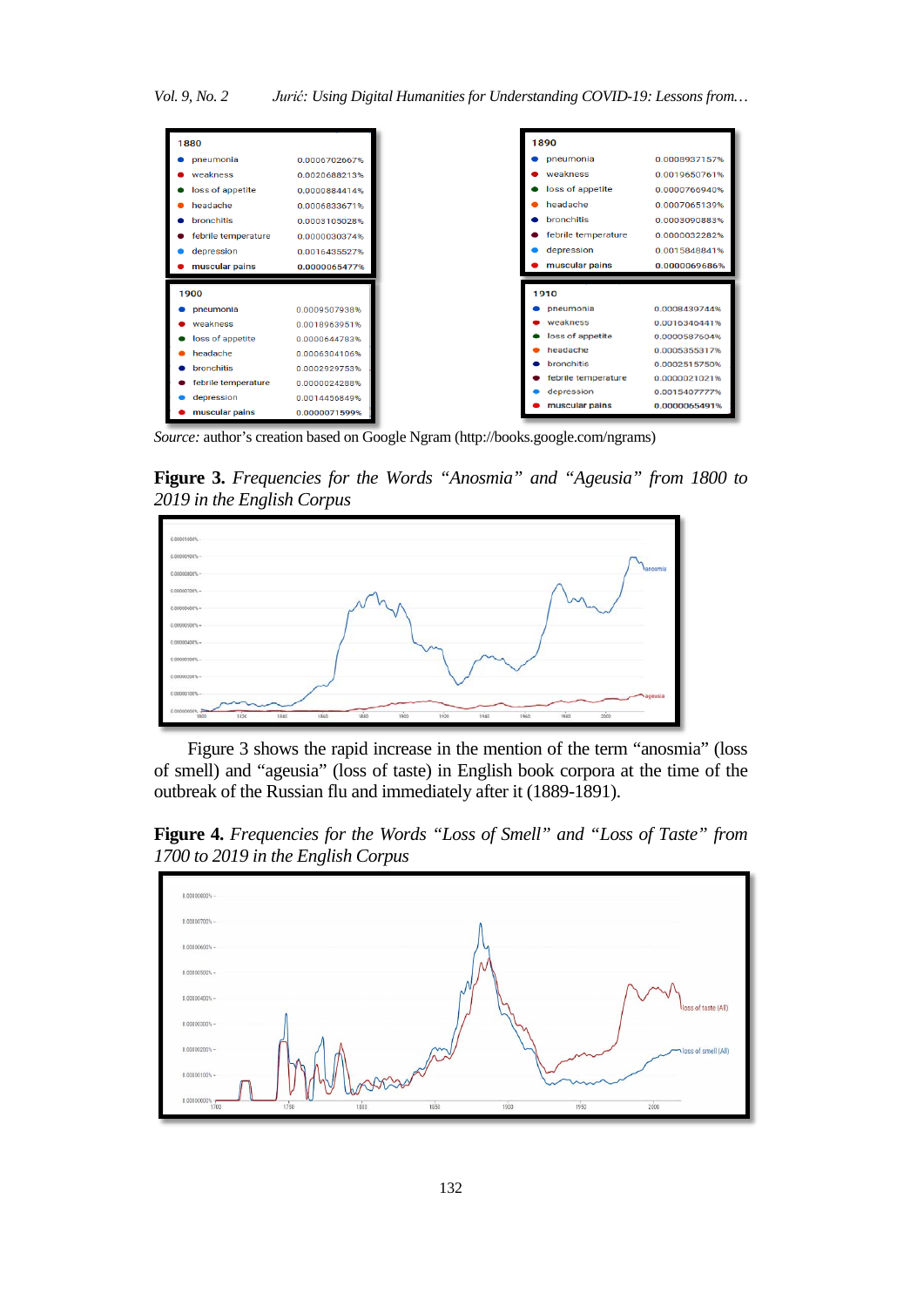Figure 4 shows the increase in the mention of the term "loss of smell" and "loss of taste" in English book corpora (including newspapers and magazines) at the time of the outbreak of the Russian flu and immediately after it (1889-1891). We can see the same development in German and Russian book corpora (Figures 5 and 6).

**Figure 5.** *Frequencies for the Words "Geruchsverlust" (Loss of Smell) and "Geschmackverlust" (Loss of Taste) from 1700 to 2019 in the German Corpus* 



In contrast to the German and English one, the Russian corpus (Figure 6) indicates censorship because the terms quickly disappear from the public space after their sudden appearance, i.e., it is no longer mentioned in newspapers or books. The possibility of censorship is also mentioned in the work of Brüssow (2021).

**Figure 6.** *Frequencies for the Words "Потеря Вкуса (Loss of Taste) "from 1700 to 2019 in the Russian Corpus* 



The English One Million option allows searches that limit books to 6,000 in any given year. Google has made attempts to select books randomly, but at the same time to maintain the subject distributions for each year (University of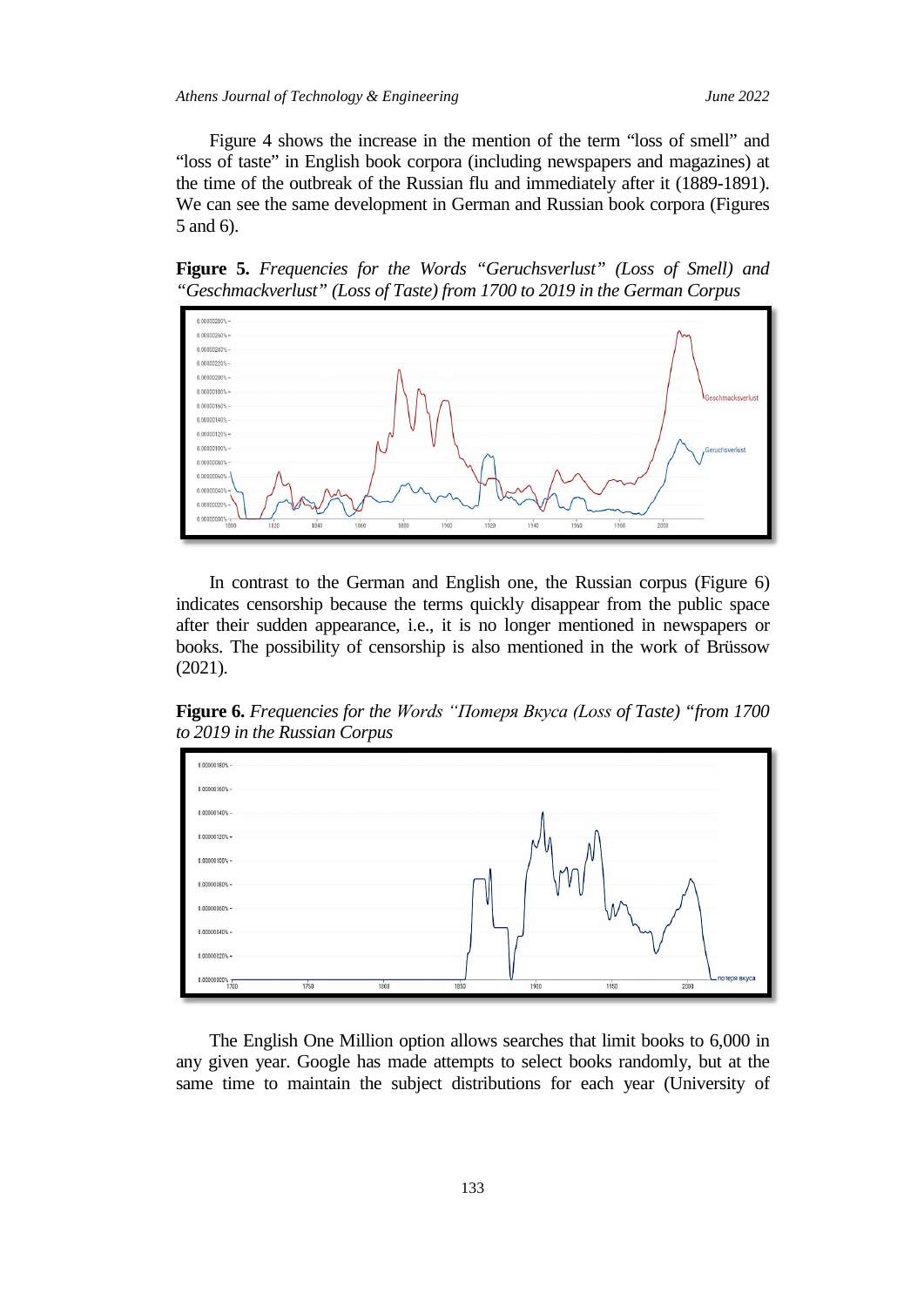London n.d.). Figure 7 also shows, in this case, an apparent increase in the use of the term "loss of smell" in books during the Russian flu.

**Figure 7.** *Frequencies for the Term "Loss of Smell" from 1800 to 2019 in the Corpus English One Million*



Further similarities between Russian flu and COVID-19 are that COVID-19 has, as mentioned, its main fatality in the elderly; this was also noted for the Russian flu pandemic (Rozen 2020). While the peak mortality in the Russian flu pandemic was among the elderly, substantial mortality was also seen in adults with comorbidity, but children suffered only mild symptoms similar to the current COVID-19 pandemic (Rozen 2020).

In our study, by applying NGram, we also evaluated historical reports from newspapers and scientific and medical journals. GNV recorded more than 600 news articles about the Russian flu from 42 newspapers (Paris - Le Temps, Le Matin, Berlin - Vossische Zeitung, London - The Times, and many Austrian newspapers and medical journals such as The Lancet). The high attack rate of Russian flu can be read in the newspapers that reported the closure of schools, universities and factories because a large part of the staff fell ill. Reports quoted by the newspapers noted that mortality rates had increased by 30% compared to the same period of the pre-pandemic year.

The past pandemic has elements relevant to the COVID-19 pandemic, showing the measures that we undertake today and the same as they did in 1918 – social distancing, wearing masks, quarantining, and travel restrictions (King 2021). But just as individuals forget about the past, so do societies (Halbwachs 1992). Studying past pandemics shows that the pandemic stops on its own. According to mentioned historical records, a pandemic's 'natural' length is two to five years (Spinney 2018). In the absence of treatments and a vaccine, both the Russian and the Spanish flu ran and stopped after two to three years. The wearing of masks was during the Spanish flu understood to be of significant importance in preventing infection (Martin et al. 2007). However, "herd immunity" was not necessary to stop the pandemic (Brian 2021).

Despite the similarities, several differences distinguish the COVID-19 situation from the Russian flu. In contrast to its widespread use during the Spanish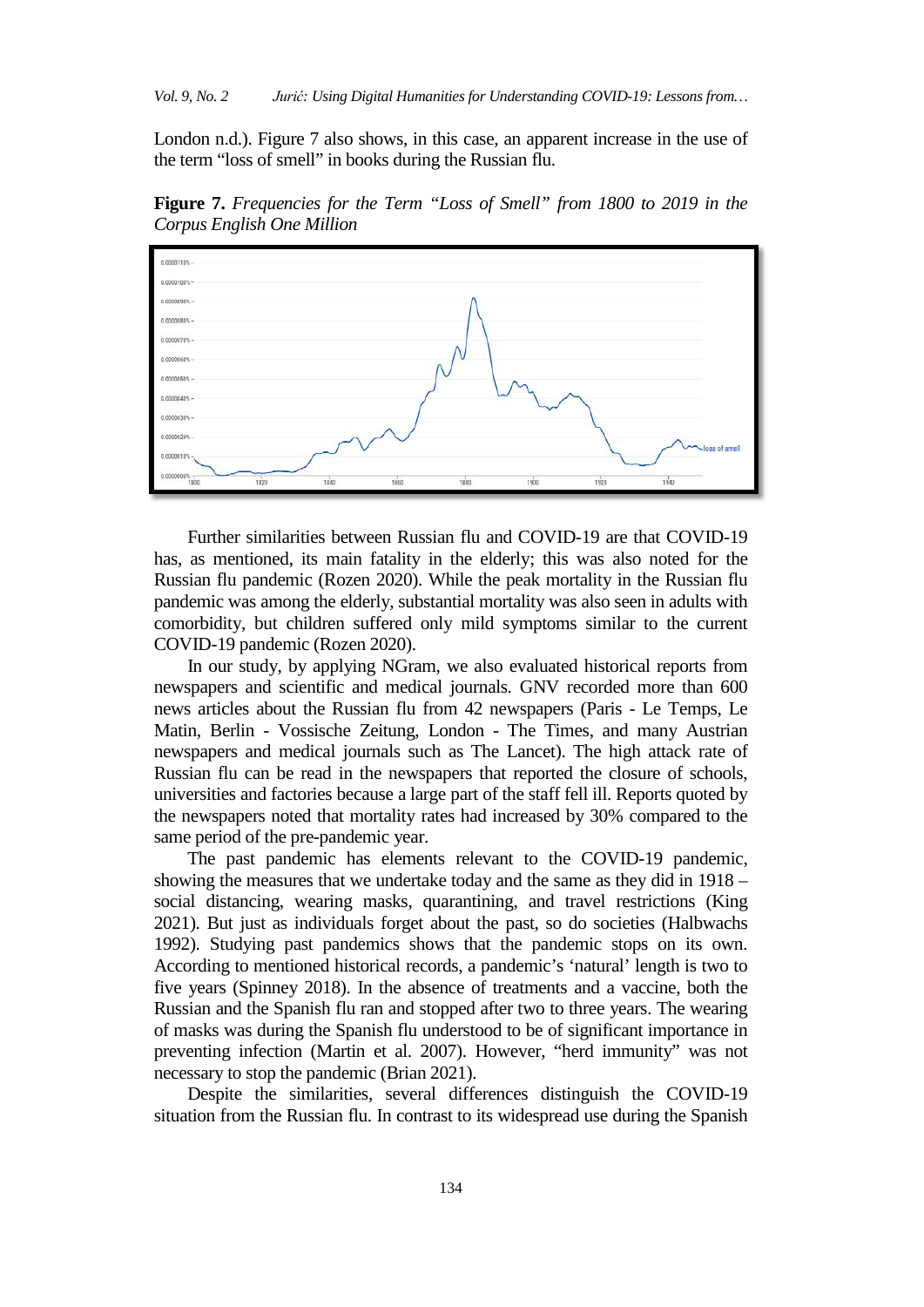flu pandemic of 1918, face masks were not used during the Russian flu pandemic (Spinney 2018).

**Figure 8.** *Frequencies for the Terms "Quarantining", "Social Distancing", and "Wearing Masks" from 1500 to 2019 in the English Corpus*



NGram (Figure 8) shows us evidence that during the Russian flu wearing masks was less used than during the period of Spanish flu. This is another proof that NGram correctly records social trends. The term "social distancing" is a newer word coin, so it is not surprising that it was not mentioned in the 19th century, while in the case of the term "quarantining", we see that this term was intensive mentioned in the middle of the XVIII century (bubonic plague between 1738 and 1740) and that it is intensively mentioned during both the Russian and the Spanish flu. Croatia first introduced quarantine, i.e., Dubrovnik, in the middle of the 14th century.<sup>[11](#page-16-0)</sup> However, since the printing press was invented in the middle of the 15th century, such a record cannot be registered by the NGram (this should be borne in mind in the case of many other discoveries and historical events).

Public health measures during the 1889 pandemic consisted mainly of school closures and hygiene advice (handwashing) that GNV also records. Intensive care medicine was 1889 practically non-existent, and the best medical advice of the time was early bedrest and antipyretics (Brüssow 2021).

Figure 9 below shows the benefit of the operator "\*" application that enables function: most often mentioned followed words. We can see that the most frequently followed words for the phrase "loss of smell" is "loss of taste", which indicates similarities between the Russian flu and COVID-19.

<span id="page-16-0"></span><sup>11</sup>*Opća i nacionalna enciklopedija*, Zagreb 2006.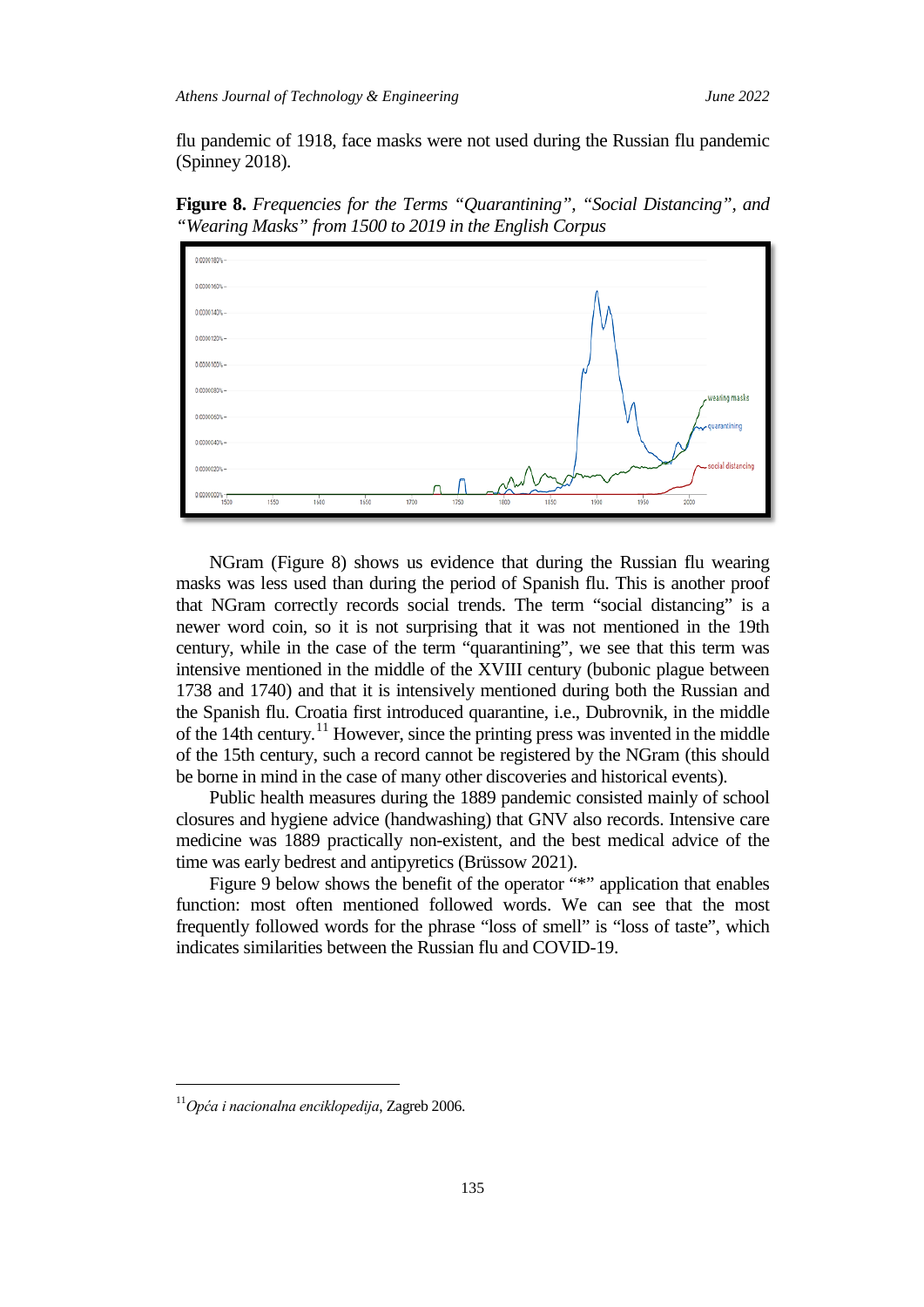**Figure 9.** *Frequencies for the Words "Loss of Smell and \*" from 1800 to 2019 in the English Corpus Showing Most Often Mentioned Followed Words Using the Operator "\*"*



*Note:* Below the graph, GNV shows year ranges for query terms, and by clicking on those, the query is directly submitted to Google Books. It is important to note here that one can choose between newspapers, magazines and books

Table 1 in the following presents numeric frequencies for the pandemicrelated words "fever", "epidemic", "influenza", "quarantine", "wearing masks", "loss of smell", "loss of taste" from 1800 to 2019 in the English corpus ( in %) and the Figure 10 shows GNV display for the frequencies.

**Table 1.** *Numeric Frequencies for the Words "Fever", "Epidemic", "Influenza", "Quarantine", "Wearing Masks", "Loss of Smell", "Loss of Taste" from 1800 to 2019 in the English Corpus (in %)*

| <b>Russian</b><br>flu | 1880         | 1889         | 1890         | 1891         | 1900         |
|-----------------------|--------------|--------------|--------------|--------------|--------------|
| loss of<br>smell      | 0.0000049357 | 0.0000043904 | 0.0000042023 | 0.0000040161 | 0.0000028211 |
| loss of<br>taste      | 0.0000040433 | 0.0000047123 | 0.0000044648 | 0.0000043490 | 0.0000033861 |
| fever                 | 0.0045785303 | 0.0044563019 | 0.0044123274 | 0.0043885018 | 0.0051403633 |
| epidemic              | 0.0008526997 | 0.0008944025 | 0.0008965982 | 0.0009177670 | 0.0008983375 |
| quarantine            | 0.0004794893 | 0.0005985671 | 0.0006383930 | 0.0006295467 | 0.0008166632 |
| influenza             | 0.0000663529 | 0.0002639855 | 0.0002983151 | 0.0003359815 | 0.0002702021 |
| wearing<br>masks      | 0.0000015962 | 0.0000013616 | 0.0000013950 | 0.0000013922 | 0.0000015227 |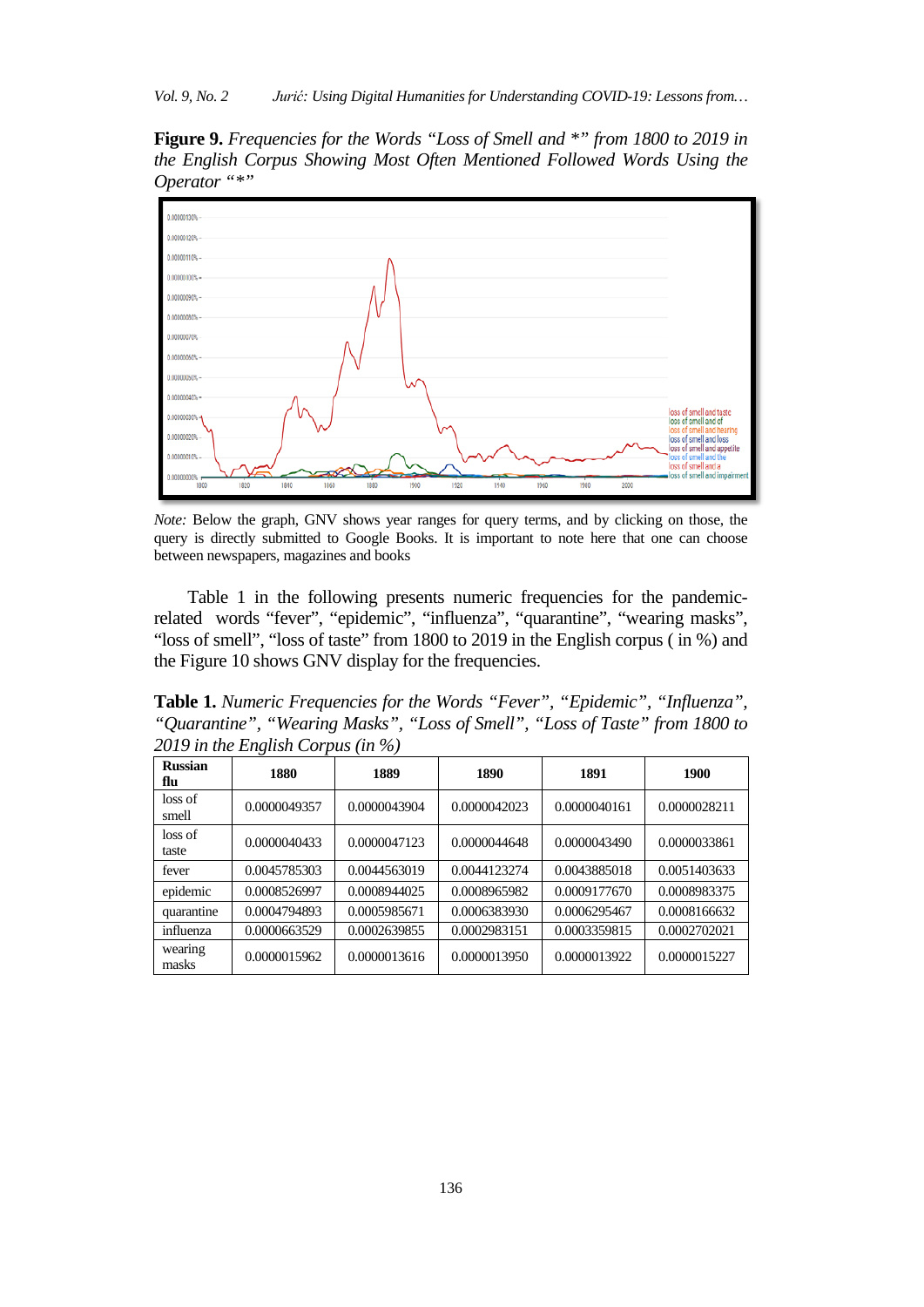**Figure 10.** *GNV display - Frequencies for the Words "Fever", "Epidemic", "Influenza", "Quarantine", "Wearing Masks", "Loss of Smell", "Loss of Taste" from 1800 to 2019 in the English Corpus*



We can see that the frequency of the words "loss of smell" and "loss of taste" rapidly increased during the Russian flu and that the mention of this symptom fell sharply after the pandemic stopped.

Figure 11 shows that in the case of symptom "loss of taste," the frequency rose from 0.0000040433 % in 1880 to 0.0000047123 % in 1889 and the mention of this symptom fell sharply after the pandemic stopped in 1900 (0.0000033861%). In the case of symptom "loss of smell," the frequency decreased from 0.0000043904% in 1889 to 0.0000028211% in 1900.

**Figure 11.** *Frequencies for the Words "Fever", "Epidemic", "Influenza", "Quarantine", "Wearing Masks", "Loss of Smell", "Loss of Taste" in 1880, 1889, 1890, 1891 and 1900 in the English Corpus*



Table 2 presents numeric frequencies for the pandemic-related words from 1800 to 2019 in the German corpus (in %) and the Figure 12 shows GNV display for the frequencies.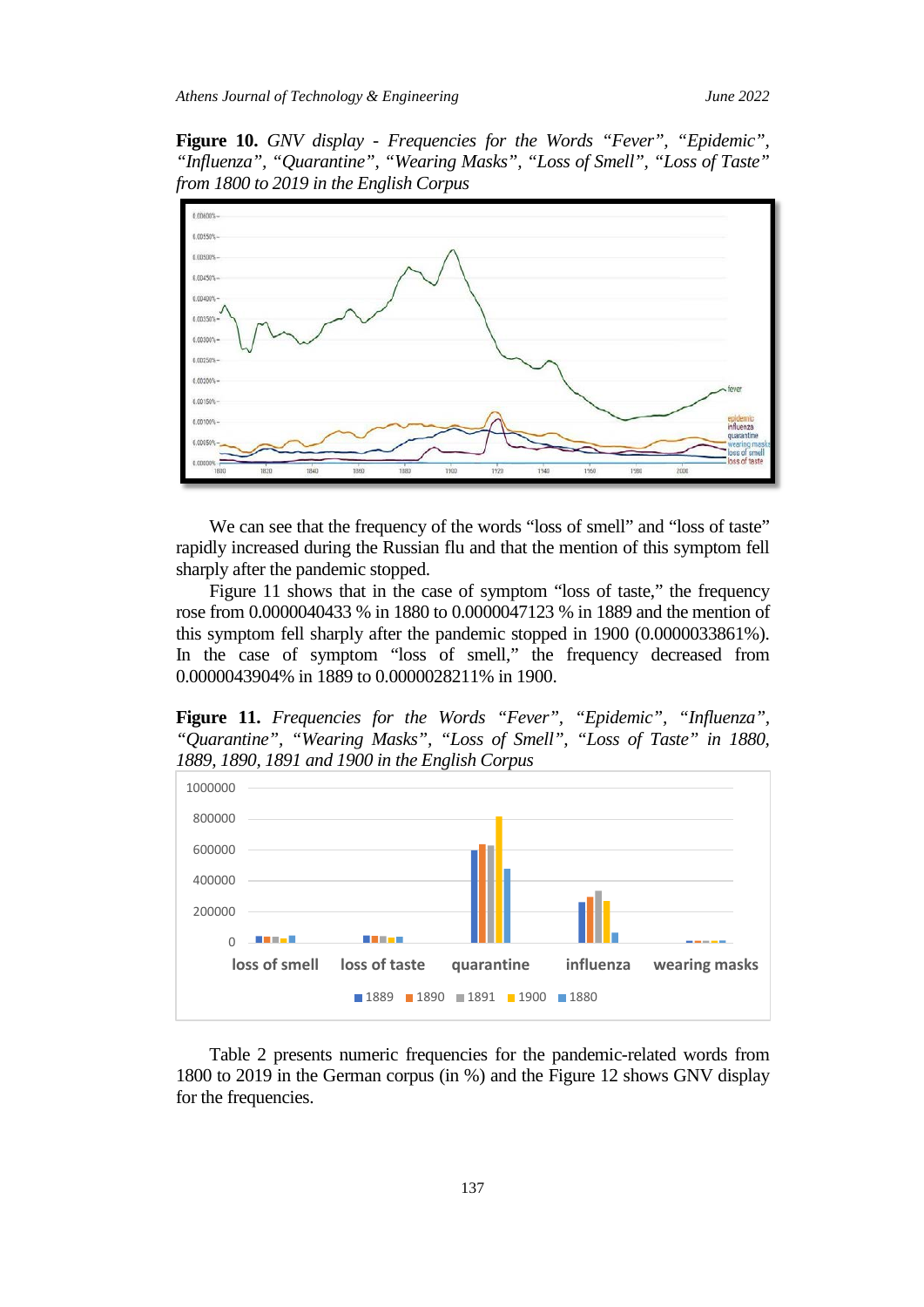*Vol. 9, No. 2 Jurić: Using Digital Humanities for Understanding COVID-19: Lessons from…*

**Table 2.** *Frequencies for the Words "Fieber (Fever)", "Epidemie (Epidemic)", "Grippe (Influenza)", "Quarantäne (Quarantine)", "Masken tragen" (Wearing Masks), "Geruchsverlust (Loss of Smell)", "Geschmacksverlust (Loss of Taste)" from 1800 to 2019 in the German Corpus (in %)*

| <b>Russische Grippe</b> | 1889         | 1890         | 1891         | 1900         | 1880         |
|-------------------------|--------------|--------------|--------------|--------------|--------------|
| <b>Geruchsverlust</b>   | 0.0000004145 | 0.0000003559 | 0.0000003501 | 0.0000003071 | 0.0000003501 |
| Geschmacksverlust       | 0.0000017517 | 0.0000018015 | 0.0000014463 | 0.0000016600 | 0.0000014463 |
| Fieber                  | 0.0024394190 | 0.0025105012 | 0.0026102443 | 0.0029010263 | 0.0026102443 |
| Epidemie                | 0.0007245716 | 0.0008011005 | 0.0008347561 | 0.0005970067 | 0.0008347561 |
| <b>Ouarantäne</b>       | 0.0000705233 | 0.0000763311 | 0.0000766396 | 0.0000863325 | 0.0000766396 |
| Grippe                  | 0.0000711845 | 0.0000807742 | 0.0000877451 | 0.0000481621 | 0.0000877451 |
| Masken tragen           | 0.0000006314 | 0.0000004534 | 0.0000003115 | 0.0000012416 | 0.0000003115 |

**Figure 12.** *Frequencies for the Words "Fieber (Fever)", "Epidemie (Epidemic)", "Grippe (Influenza)", "Quarantäne (Quarantine)", "Masken tragen" (Wearing Masks), "Geruchsverlust (Loss of Smell)", "Geschmacksverlust (Loss of Taste)" from 1800 to 2019 in the German Corpus*



In the German corpus the frequency for "Geschmacksverlust" (loss of taste) rose from 0.0000014463% in 1880 to 0.0000018015% in 1889 and decreased rapidly after the pandemic  $(1900 = 0.0000016600\%)$ . The most rapid change in the German corpus between the years 1890 and 1900 can be noted at the term "Epidemie" (epidemic) (1890 = 0.0008011005%; 1900 = 0.0005970067%).

Table 3 presents numeric frequencies for the pandemic-related words from 1800 to 2012 in the Russian corpus (in %) and the Figure 13 shows GNV display for the frequencies.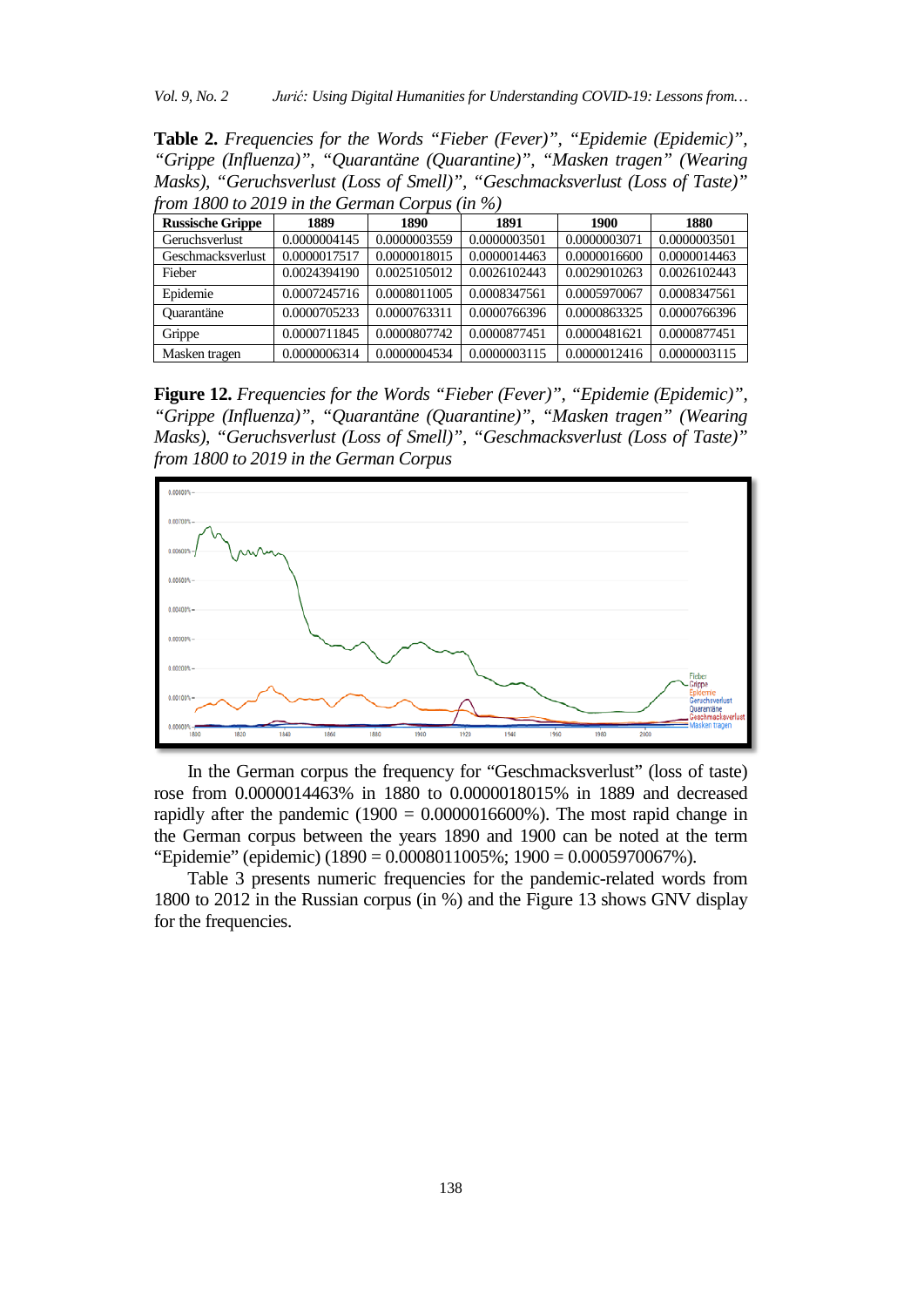**Table 3.** *Frequencies for the Words "лихорадка" (Fiver), "эпидемия" (Epidemic), "грипп" (Influenza), "карантин" (Quarantine), "ношение масок" (Wearing Masks), "Потеря обоняния" (Loss of Smell), "потеря вкуса" (Loss of Taste) from 1800 to 2012 in the Russian Corpus (in %)*

| <b>Russian flu</b> | 1889         | 1890         | 1891         | 1900         | 1880         |
|--------------------|--------------|--------------|--------------|--------------|--------------|
| Потеря<br>обоняния | 0.0000005041 | 0.0000005041 | 0.0000005041 | 0.0000001579 | 0.000000000  |
| потеря вкуса       | 0.0000004682 | 0.0000004682 | 0.0000006787 | 0.0000011834 | 0.000000000  |
| лихорадка          | 0.003102872  | 0.003102872  | 0.0002993711 | 0.0003607911 | 0.0003471586 |
| эпидемия           | 0.0000247684 | 0.0000247684 | 0.0000278790 | 0.0000251270 | 0.0000191910 |
| карантин           | 0.0000277171 | 0.0000277171 | 0.0000254140 | 0.0000297613 | 0.0000473150 |
| Грипп              | 0.0000065101 | 0.0000065101 | 0.0000057692 | 0.0000044993 | 0.000052766  |
| ношение<br>масок   | 0.0000000000 | 0.0000000000 | 0.0000000000 | 0.0000000000 | 0.0000000000 |

**Figure 13.** *Frequencies for the words "лихорадка" (fiver), "эпидемия" (Epidemic), "грипп" (Influenza), "карантин" (Quarantine), "ношение масок" (Wearing Masks), "Потеря обоняния" (Loss of Smell), "потеря вкуса" (Loss of Taste) from 1800 to 2012 in the Russian Corpus*



In the Russian corpus the frequency for "loss of taste" rose from 0% in 1880 to  $0.0000004682\%$  in 1889 and decreased rapidly after the pandemic (1900 = 0.0000011834%). The frequency for "loss of smell" rose from 0.000000000% in 1880 to 0.0000005041% in 1889 and decreased rapidly after the pandemic (1900  $= 0.0000001579\%$ ).

**Table 4.** *Comparison of the Symptom "Loss of Taste" in the English, German and Russian Book Corpus (in %)*

| loss of | 1880           | 1889         | 1890         | 1891         | <b>1900</b>  |
|---------|----------------|--------------|--------------|--------------|--------------|
| taste   | (decrease)     | (increase)   | (increase)   | (increase)   | (decrease)   |
| English | 0.0000040433 % | 0.0000047123 | 0.0000044648 | 0.0000043490 | 0.0000033861 |
| corpus  |                |              |              |              |              |
| German  | 0.0000014463   | 0.0000017517 | 0.0000018015 | 0.0000014463 | 0.0000016600 |
| corpus  |                |              |              |              |              |
| Russian | 0.000000000    | 0.0000004682 | 0.0000004682 | 0.0000006787 | 0.0000011834 |
| corpus  |                |              |              |              |              |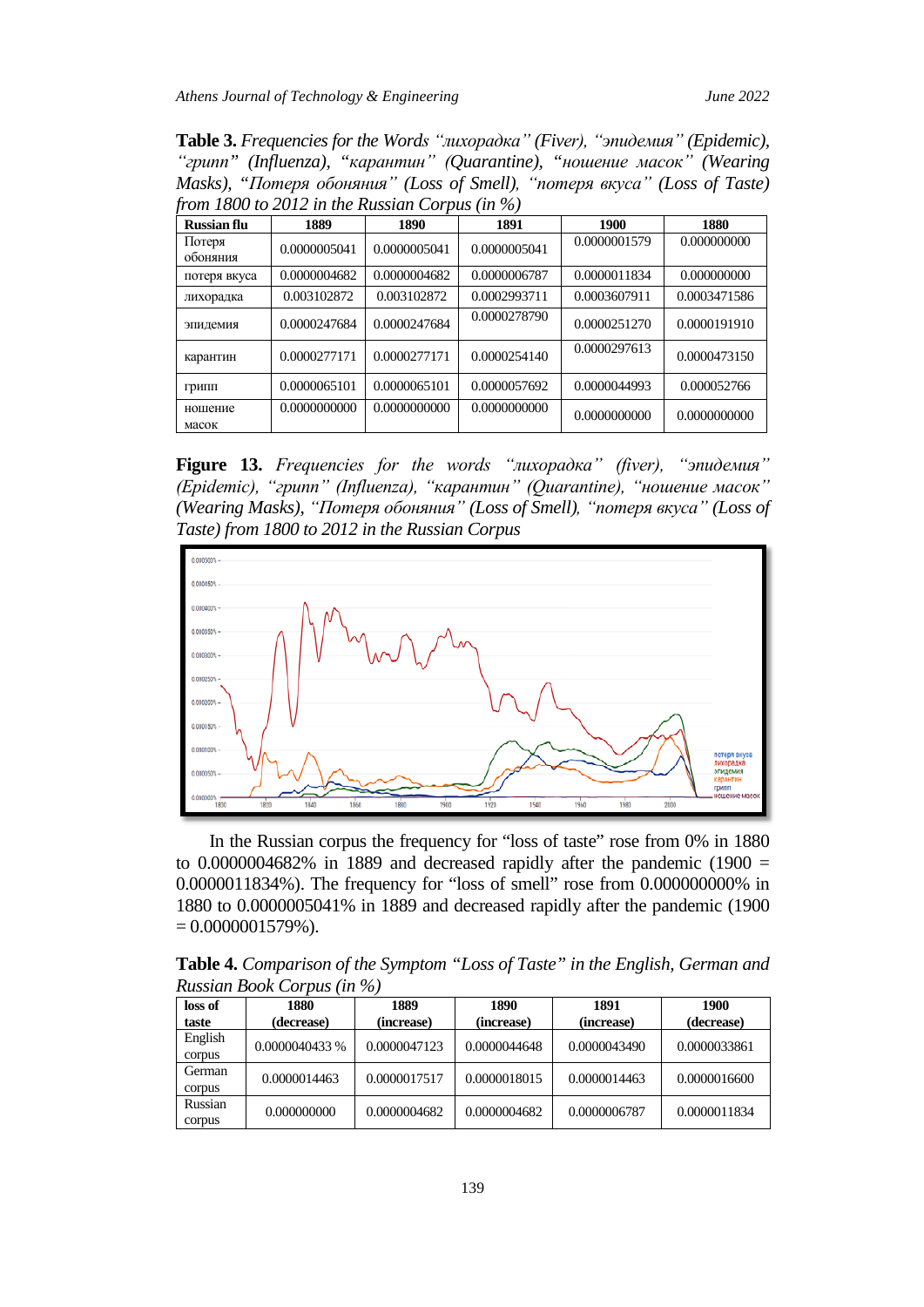The comparison presented in Table 4. clearly shows that all the three corpora (English, German and Russian corpus) we used for the analysis show that the symptoms of "loss of taste" before and after the outbreak of the Russian flu pandemic were mentioned in the literature, newspapers and magazines to a much lesser extent then it was during the pandemic. The same is noticeable in almost all other symptoms and social trends.

The frequency of the words "fever", "epidemic", "influenza", "quarantine", "wearing masks", "loss of smell", "loss of taste" increased rapidly during the Russian flu from 1899 to 1891, which is especially noticeable in the German and Russian book corpus. In the case of symptom "loss of taste" in the English corpus*,*  the frequency rose from 0.0000040433% in 1880 to 0.0000047123% in 1889. One cannot but notice that the mention of this symptom fell sharply after the pandemic stopped in 1900 (0.0000033861%).

In the Russian corpus, the frequency rose from 0.000000000% in 1880 to  $0.0000004682\%$  in 1889 and decreased rapidly after the pandemic (1900 = 0.0000011834%). In the German corpus the frequency rose from 0.0000014463% in 1880 to 0.0000018015 % in 1889 and decreased rapidly after the pandemic  $(1900 = 0.0000016600\%)$ . These results prove our thesis that GNV is a reliable tool for monitoring social trends during pandemics and a very useful window into history.

Of the other social trends we have analysed using GNV, we would highlight the terms: "economic crisis", "unemployment", and "hunger". None of these terms shows a significant frequency deviation compared to the period immediately before and after the epidemic. From the historical point of view (GNV as the window of history), we conclude that a significant crisis does not need to occur after the COVID-19 pandemic. Judging by the collective memory of humanity and the insights we have gained using GNV, the virus will undoubtedly weaken over time. The results of GNV show that the pandemic in this decade will turn into an endemic or common cold and will stay with us like other types of flu.

## **Limitations**

The possibilities and limitations of using the GNV for research have been controversially discussed (Younes and Reips 2019). Although many Google Ngram studies indicate scientific recognition, several papers address methodological issues (Gooding 2012). The data set from GNV has been criticised for its reliance on inaccurate OCR, an overabundance of scientific literature, and large numbers of incorrectly dated and categorised texts (Pechenick 2015). Because of these errors, and because it is uncontrolled for bias, according to Zhang (2017), it is risky to use this corpus to study language or test theories. Since the data set does not include metadata, it may not reflect the general linguistic or cultural change and can only hint at its effect (Younes and Reips 2019).

The main points of criticism relate to insufficient OCR, particularly concerning semantic scanning errors (which can affect words such as fail and sail due to similarities in the letters "f" and "s") (Pechenick et al. 2015) and messy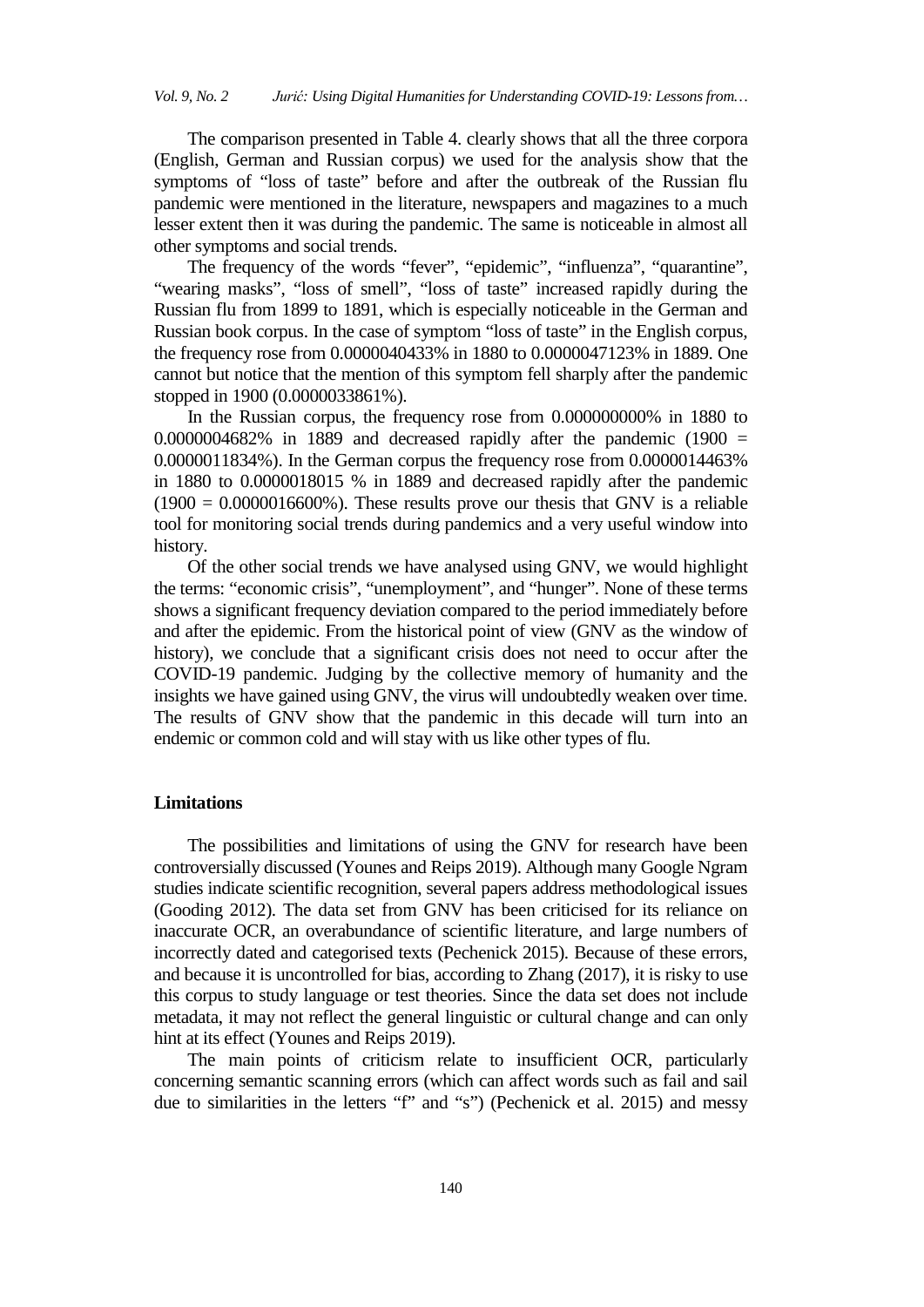metadata that may lead to the display of word frequencies in the wrong or unrelated time intervals (Gooding 2012). The last criticism is that the percentage considers published manuscripts regardless of their importance (Kratzer 2019).

Hilpert and Gries (2009) warn that a statistical measure that would help determine if the observed frequencies differ from the mean more than expected should be incorporated in more complex studies. Mayer-Schönberger and Cukier express concern about machines replacing human activities and decision-making (see: Younes and Reips 2019). Boyd and Crawford also raise critical questions about big data: "Will large-scale search data help us create better tools, services, and public goods? Or will it usher in a new wave of privacy incursions and invasive marketing? (…) The era of Big Data has only just begun, but it is already important that we start questioning the assumptions, values, and biases of this new wave of research" (Boyd and Crawford 2012).

Several authors have problematised the GNV corpus and raised doubts about its representation of natural language and its development over time (Pechenick 2015). Chumtong and Kaldewey (2017) highlight that what makes the GNV a valuable research tool is not primarily its accuracy but rather its potential for "quick-and-dirty heuristic analysis". Davis (2014) recognised the dataset as remarkable but perceived the interface too simplistic. He claimed it did not allow for collocations in searches, searching by wildcards and meaningful use of parts of speech.

It also appears that GNV does not consider the different contexts in which the analysed words are set in, and contexts carry the meaning the cause of which we are unable to determine. The fact that the frequency of a word rises does not necessarily mean that the concept is valued more but that it is discussed extensively (Zięba 2018). The GNV enables viewing the excerpts from which the analysed words come; however, as collecting such data has not been automated yet, and would have to be done manually for all words in millions of contexts, it seems implausible to incorporate such information into the study, even if for reasons of time and space (Zięba 2018). Needless to say, either an individual or a larger team cannot study any of the corps manually.

According to Zięba (2018), the usage of GNV should be limited to uncomplicated studies related to word frequency. It cannot be treated as the only tool in researching complex socio-cultural transformations. However, with careful analysis of the results, the GNV does potentially improve our understanding of cultural and linguistic trends over time. With Google making its datasets available, more complex text mining tools can study the ever-growing corpus (University of London n.d.). Compared to the 2009 versions, the 2012 and 2019 versions have more books, improved OCR, improved library and publisher metadata.<sup>[12](#page-22-0)</sup> According to Zięba (2018), even if we consider the imperfections of OCR, GNV still seems to put socio-cultural research in a context whose significance is hard to question, especially if carried out cautiously and conscientiously.

Lakoff agrees that even though the presence of most words and the changes in their frequency does not tell much about the values ascribed to certain phenomena,

<span id="page-22-0"></span><sup>&</sup>lt;sup>12</sup>Google NGram View: https://books.google.com/ngrams.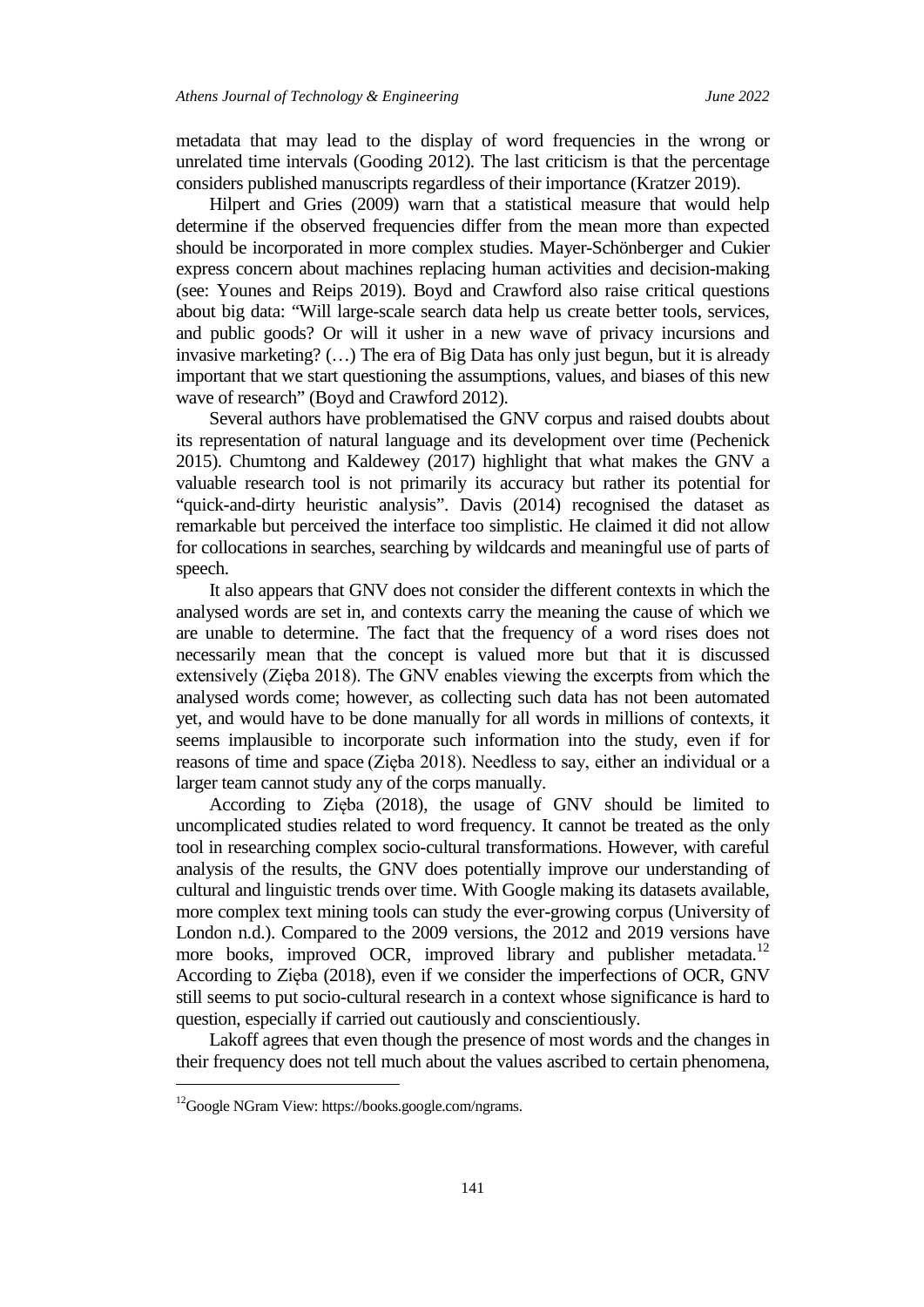it may be a sign of recognition of a problem (Lakoff 2013). Younes and Reips (2019) propose how to address these concerns by introducing several methodological procedures such as cross-validations via the examination of different language corpora, the use of word inflexions and synonyms, as well as the use of a newly-developed standardisation procedure that all aim at increasing the reliability of GNV studies.

According to Solovyev et al. (2020), there are several ways to make the GBN corpus results more reliable. On the one hand, it is impossible to correct all its errors, and on the other, perfectionism should be avoided in this field since no one knows what an ideal corpus would be like (Solovyev et al. 2020). The first one is to use all possible support data extracted from the corpus and use synonyms (Younes and Reips 2019). Younes recommends studying each word and its three synonyms selected from the relevant dictionaries of synonyms (Younes and Reips 2019). Sometimes it is pertinent to perform comparative studies and see how the same or close meaning terms are used in different corpora presented in GNV (Solovyev et al. 2020). The second way to enhance the results is to pre-process the GNV raw data. Solovyev et al. show that the GNV corpus can be regarded as representative for the following reasons. It is the most extensive corpus ever existed, including texts of various types and genres written by people of different ages, sex and diverse backgrounds. Such diverse texts, their length and size, serve as a solid empirical foundation for linguistic and related studies (Solovyev et al. 2020).

## **Conclusions**

This paper showed that the Google Ngram (GNV) can give us useful insights into the history of pandemics and that the tools of Digital Humanities can discover hidden patterns in history. With the help of GNV, we have analysed the epidemiological literature on the Russian flu pandemic development for hints on how the COVID-19 might develop in the following years. We showed indications that the COVID-19 is not a unique phenomenon because the Russian flu might be a coronavirus infection. This thesis still cannot be confirmed, requiring further historical and medical research.

According to our study, the GNV clearly shows the influence that social changes have on word frequency. The most important observation of similarities between the Russian flu pandemic and COVID-19 is the loss of smell and taste (anosmia and ageusia). The frequency of the words "fever", "epidemic", "influenza", "quarantine", "wearing masks", "loss of smell", "loss of taste" increased rapidly during the Russian flu from 1899 to 1891, which is especially noticeable in the German and Russian book corpus. The mention of symptoms and the pandemic-related words fell sharply after the pandemic stopped.

Other social trends we have analysed using GNV "economic crisis", "unemployment", and "hunger" do not show a significant deviation in frequencies compared to the period immediately before and after the epidemic. We conclude that a historical perspective shows that a substantial crisis does not need to occur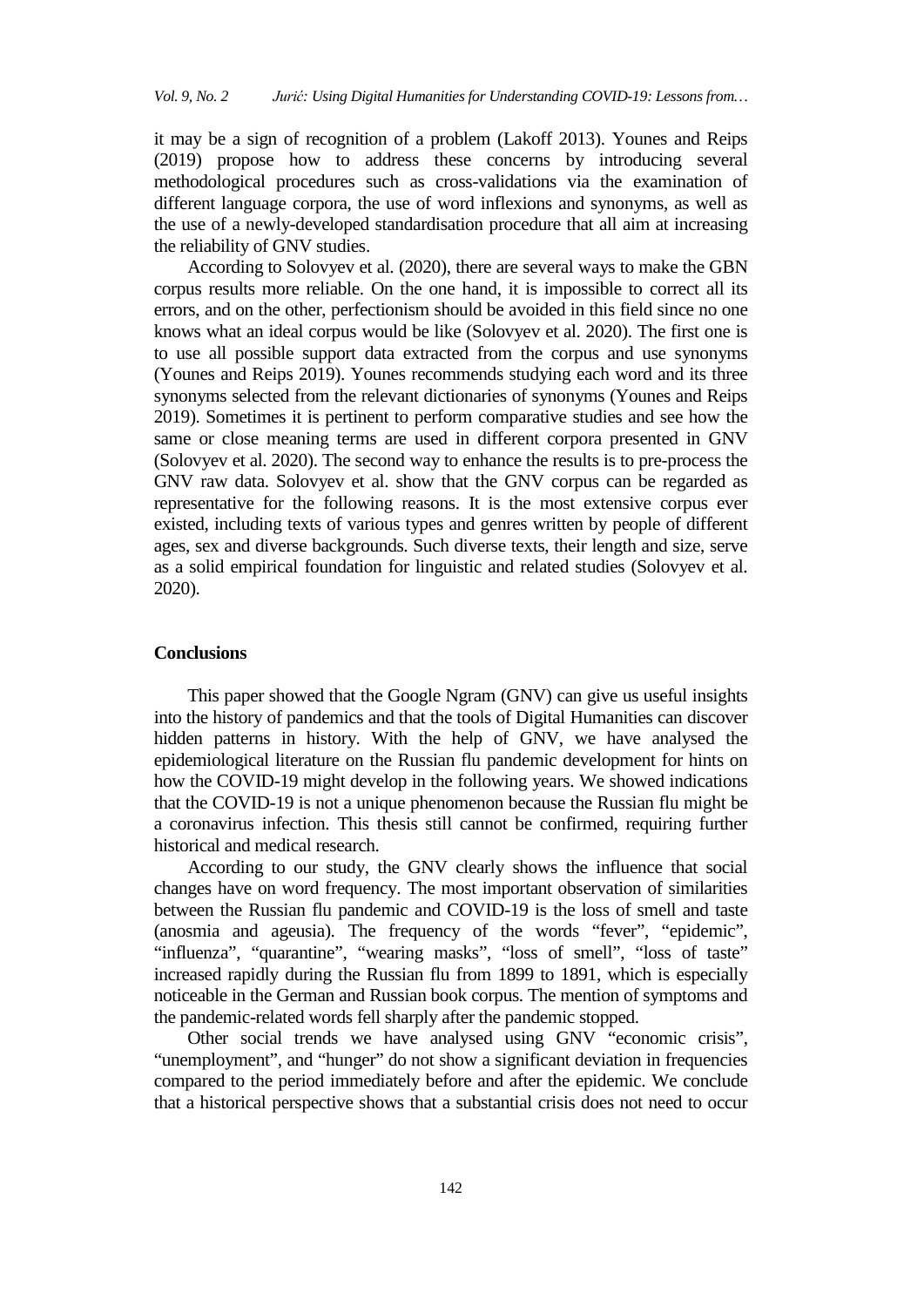after the COVID-19 pandemic. Judging by the collective memory of humanity and the insights we have gained using GNV, the virus will undoubtedly weaken over time. The results of GNV show that the pandemic in this decade will turn into an endemic or common cold and will stay with us like other types of flu.

These results prove our thesis that GNV is a reliable tool for monitoring social trends during pandemics and a very useful window into history. This study has also shown how to overcome the binderies between the social sciences and the humanities. The results of this study open a discussion on the usefulness of the GNV insights possibilities into past socio-cultural development, i.e., epidemics and pandemics that can serve as lessons for today. We have shown hidden patterns of conceptual trends in history and their relationships with current development in the case of the pandemic COVID-19. Despite the numerous indications we have demonstrated, we are aware that the hypothesis still cannot be confirmed and that it is necessary to require further historical and medical research. The main challenge was to correctly interpret patterns discovered by digital analysis and discern correlations, causes and relations between historical events and current development.

The benefit of this method could help complement historical medical records, which are often woefully incomplete. However, this method has serious limitations and can be useful only under cautious handling and testing. Despite its limitations, the GNV research based on an over 500 billion word corpus is prone to produce valuable results when approached with great care and consideration according to the restrictions brought by this method and will certainly find application in many research areas in humanities and social sciences in future.

### **References**

- Acerbi A, Lampos V, Garnett P, Bentley RA (2013) The expression of emotions in 20th century books. *PLoS ONE* 8(3): e59030.
- Anonymous (1958) Influenza 1889 and 1957. *Lanceti*: 833–835 (cited in Vijgen et al. 2005).
- Arbour N, Day R, Newcombe J, Talbot PJ (2000) Neuroinvasion by human respiratory coronaviruses. *Journal of Virology* 74(19): 8913–8921.
- Bénézit F, Le Turnier P, Declerck C, Paillé C, Revest M, Dubée V, et al. (2020) Utility of hyposmia and hypogeusia for the diagnosis of COVID-19. *The Lancet. Infectious Diseases* 20(9): 1014–1015.
- Berry DM (2012) The social epistemologies of software. *A Journal of Knowledge, Culture and Policy* 26(3–4): 379–398.
- Boyd D, Crawford K (2012) Critical questions for big data. *Information, Communication & Society* 15(5): 662–679.
- Brian G (2021) *COVID-19 update: knowledge is power, but compassion is lacking.*  Retrieved from: https://www.myeloma.org/blog/covid-19-update-knowledge-powercompassion-lacking. [Accessed 20 January 2022]
- Brüssow H (2021) What we can learn from the dynamics of the 1889 'Russian flu' pandemic for the future trajectory of COVID-19. *Microbial Biotechnologie* 14(6): 2244–2253.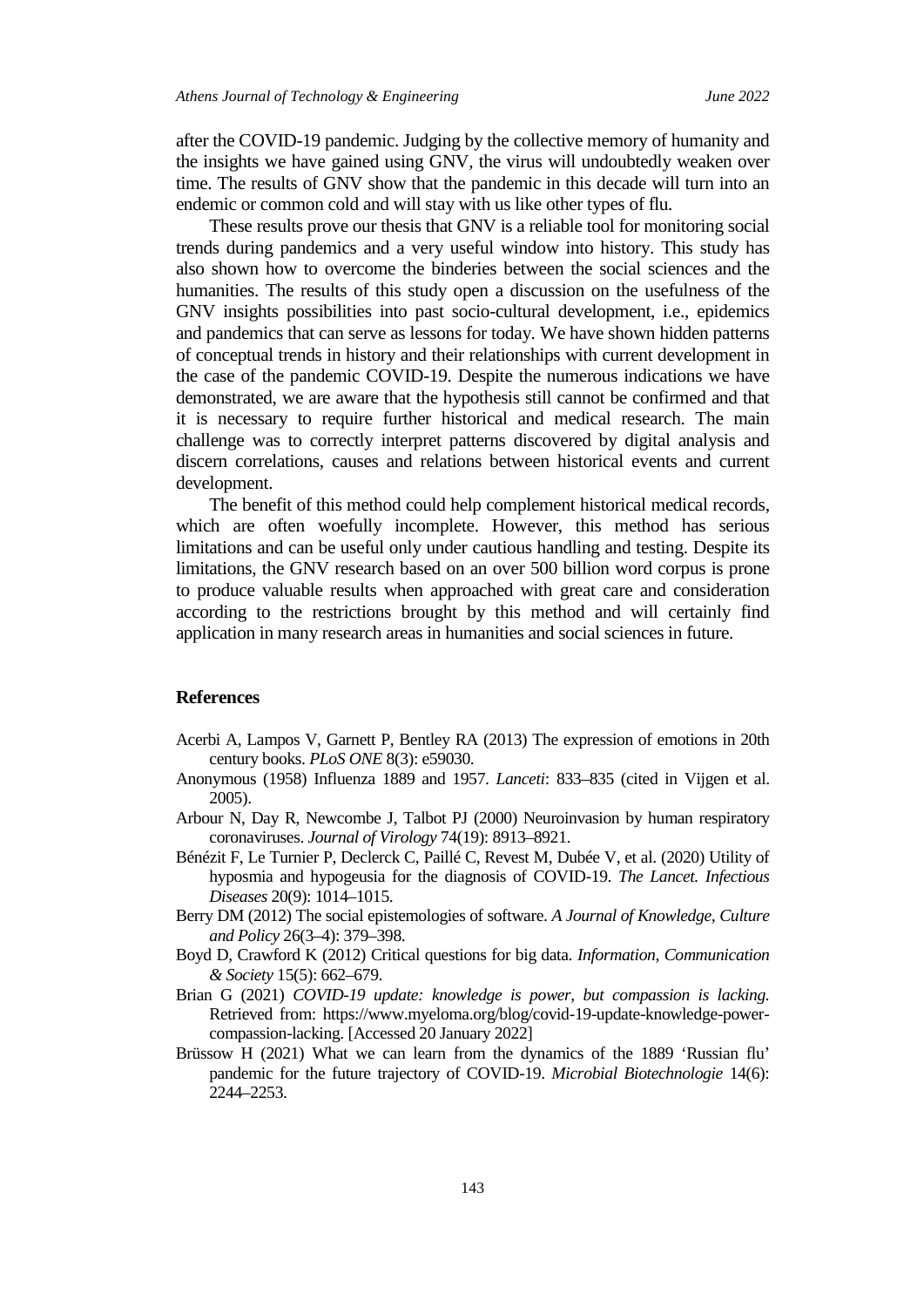- Brüssow H, Brüssow L (2021) Clinical evidence that the pandemic from 1889 to 1891 commonly called the Russian flu might have been an earlier coronavirus pandemic. *Microbial Biotechnologie* 14(5): 1860–1870.
- Burdick A, Drucker J, Lunenfeld P, Presner T, Jeffrey S (2012) *Digital\_Humanities*. The MIT Press.
- CDC (n.d.) *Similarities and differences between flu and COVID-19*. Retrieved from: [https://www.cdc.gov/flu/symptoms/flu-vs-covid19.htm.](https://www.cdc.gov/flu/symptoms/flu-vs-covid19.htm) [Accessed 23 September 2021]
- Chumtong J, Kaldewey D (2017) *Beyond the Google Ngram Viewer: bibliographic databases and journal archives as tools for the quantitative analysis of scientific and meta-scientific concepts*. FIW Working Paper 08. Bonn.
- Crookshank EM (1897) Infectious pleuro-pneumonia. In EM Crookshank (ed.), *A Textbook of Bacteriology Including the Etiology and Prevention of Infective Diseases*, 239–248. Philadelphia: W. B. Saunders.
- Davis M (2014) Making Google books n-grams useful for a wide range of research on language change. *International Journal of Corpus Linguistics* 19(3): 401–16.
- Parsons (1890) *Report on the influenza epidemic of 1889-90 - Great Britain*. Local Government Board, Henry Franklin Parsons – (Google Books).
- Gooding P (2012) Mass digitisation and the garbage dump: the conflicting needs of quantitative and qualitative methods. *Literary and Linguistic Computing* 28(3): 425– 431.
- Greenfield PM (2013) The changing psychology of culture from 1800 through 2000. *Psychological Science* 24(9).
- Grossmann I, Varnum ME (2015) Social structure, infectious diseases, disasters, secularism, and cultural change in America. *Psychological Science* 26(3): 311–324.
- Halbwachs M (1992) *On collective memory*. Translated by LA Coser. Chicago: University of Chicago.
- Harari YN (2014) *(Sapiens) A brief history of humankind*. London.
- Hilpert M, Gries S (2009) Assessing frequency changes in multistage diachronic corpora: applications for historical corpus linguistics and the study of language acquisition. *Literary and Linguistic Computing* 24(4): 385–401.
- Jurić T (2021a) Medical brain drain from South-eastern Europe: using digital demography to forecast health worker emigration. *Journal of Medical Internet Research* (Nov).
- Jurić T (2021b) Google trends as a method to predict new COVID-19 cases and sociopsychological consequences of the pandemic. *Athens Journal of Mediterranean Studies* 8(1): 67–92.
- Karch M (2021) *How to use the Ngram viewer tool in Google books.* Retrieved from: https://www.lifewire.com/google-books-ngram-viewer-1616701. [Accessed 23 December 2021]
- Kardaš L (2020) *Uporaba Google Ngrama u društvenim znanostima*. (Using Google Ngram in the social sciences). Master Thesis. Zagreb: Hrvatsko katoličko sveučilište.
- Kesebir S, Kesebir P (2017) A growing disconnection from nature is evident in cultural products. *Perspectives on Psychological Science* 12(2): 258–269.
- King A (2021) *Why history suggests COVID-19 is here to stay*. Retrieved from: https://ec.europa.eu/research-and-innovation/en/horizon-magazine/qa-why-historysuggests-covid-19-here-stay. [Accessed 20 December 2021]
- Kousoulis AA, Tsoucalas G (2017) Infection, contagion and causality in Colonial Britain: the 1889-90 influenza pandemic. *Le Infezioni in Medicina* 25(3): 285–291.
- Kratzer G (2019) *Google Ngram*. Retrieved from: https://gilleskratzer.netlify.app/post/ ngram/. [Accessed 23 December 2021]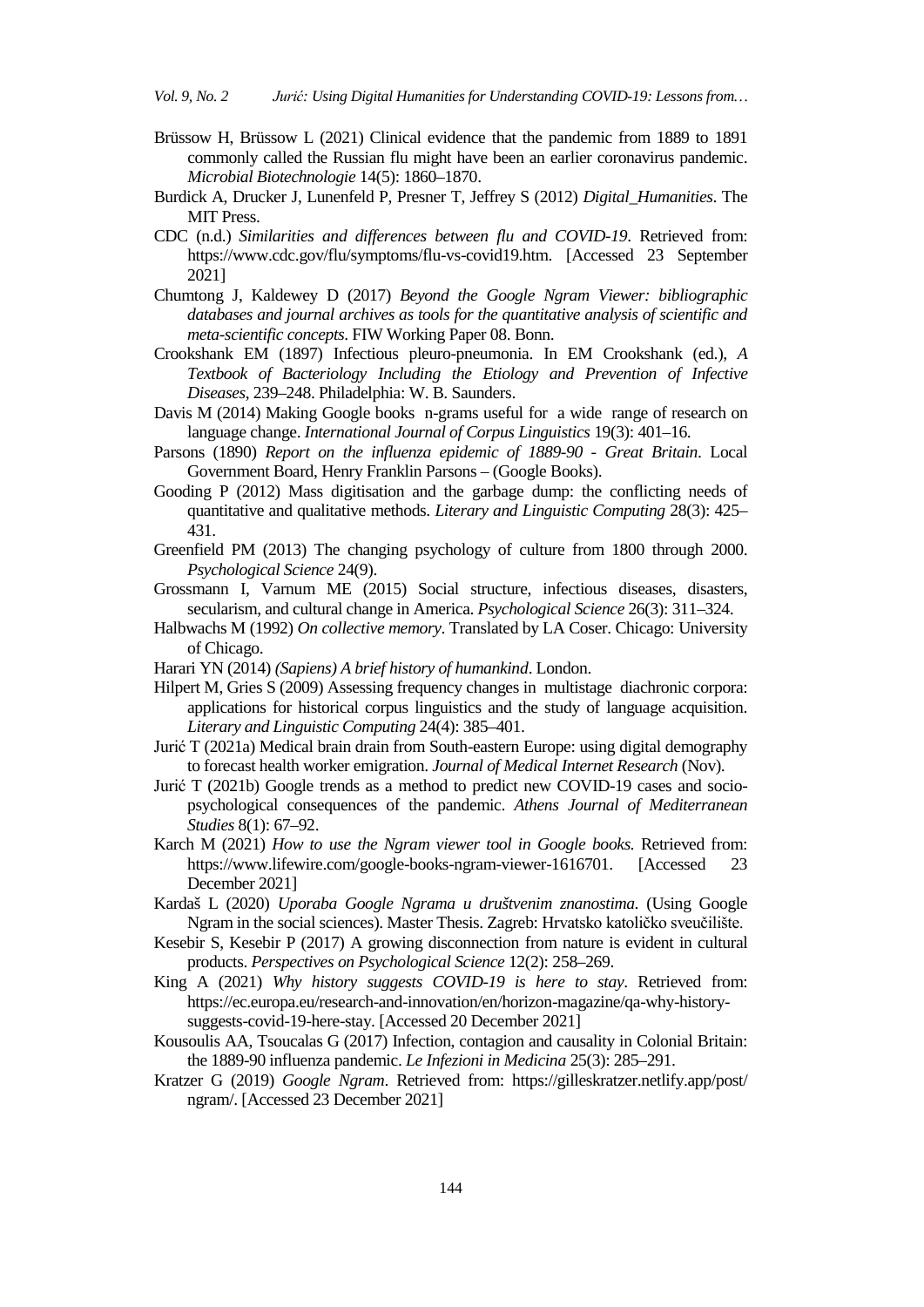- Kucharski A (2020) *The rules of contagion: why things spread – And why they stop*. 1st Edition. Basic Books.
- Lakoff R (2013) *What words don't tell us*. Retrieved from: http://blogs.berkeley.edu/ author/rlakoff/. [Accessed 23 December 2021]
- Latour B (2014) Rematerializing humanities thanks to digital traces. In *Digital Humanities 2014 - Opening Night Sciences Paris.* Retrieved from: https://www.youtube.com/ watch?v=4L2zRoKS0IA&ab\_channel=UNILUniversit%C3%A9deLausanne. [Accessed 23 December 2021]
- Lieberson S, Horwich J (2008) Implication analysis: a pragmatic proposal for linking theory and data in the social sciences. *Sociological Methodology* 38(1): 1–50.
- Lin Y, Michel J-B, Lieberman Aiden E, Orwant J, Brockman W, Petrov S (2012) Syntactic annotations for the Google books Ngram corpus. In *Proceedings of the 50th Annual Meeting of the Association for Computational Linguistics*, 169–174. Jeju, Republic of Korea, 8-14 July 2012. Association for Computational Linguistics.
- Martin MCJ, Bootsma N (2007) The effect of public health measures on the 1918 influenza pandemic in U.S. cities 2007. *Proceedings of the National Academy of Sciences* 104(18):7588–7593.
- Michalski B, Krishnamoorthy M, Lau TY (2012) *Temporal analysis of literary and programming prose.* Retrieved from: [https://bit.ly/37K63Wj.](https://bit.ly/37K63Wj) [Accessed 23 December 2021]
- Michel JB, Shen YK, Presser Aiden A, Veres A, Gray MK, Brockman W, et al. (2011a) Quantitative analysis of culture using millions of digitized books. *Science* 331(6014): 176–182.
- Michel JB, Shen YK, Presser Aiden A, Veres A, Gray MK, Brockman W, et al. (2011b). *Supporting online material for quantitative analysis of culture using millions of digitized books*. Available at: [www.sciencemag.org/cgi/content/full/science.1199](http://www.sciencemag.org/cgi/content/full/science.1199%20644/DC1)  [644/DC1.](http://www.sciencemag.org/cgi/content/full/science.1199%20644/DC1)
- Mohammad SM (2012) From once upon a time to happily ever after: tracking emotions in mail and books. *Decision Support Systems* 53(4): 730–741.
- Mooijman M, Meindl P, Oyserman D, Monterosso J, Dehghani M, Doris JM, et al. (2018) Resisting temptation for the good of the group: binding moral values and the moralisation of self-control. *Journal of Personality and Social Psychology* 115(3): 585–599.
- Mulder J, Masurel N (1958) Pre-epidemic antibody against 1957 strain of Asiatic influenza in serum of older people living in The Netherlands. *The Lancet* 1(7025): 810–814.
- Newberry MG, Ahern CA, Clark R, Plotkin JB (2017) Detecting evolutionary forces in language change. *Nature* 551(Nov): 223–226.
- Ophir S (2016) Big data for the humanities using Google Ngrams: discovering hidden patterns of conceptual trends. *First Monday* 21(7): 7–4.
- Oza P (2020) Digital humanities. In GP Japee, P Oza (eds.), *Multidimensionality of the Concept & Function of Digital Publisher*. Apple Books.
- Pechenick EA, Danforth CM, Dodds PS, Barrat A (2015) Characterising the Google books corpus: strong limits to inferences of socio-cultural and linguistic evolution. *PLoS ONE* 10(10): e0137041.
- Potter CW (2001) A history of influenza. *Journal of Applied Microbiology* 91(4): 572– 579.
- Roivainen E (2014) Changes in word usage frequency may hamper intergenerational comparisons of vocabulary skills: An Ngram analysis of wordsum, WAIS, and WISC test items. *Journal of Psychoeducational Assessment* 32(1): 83–87.